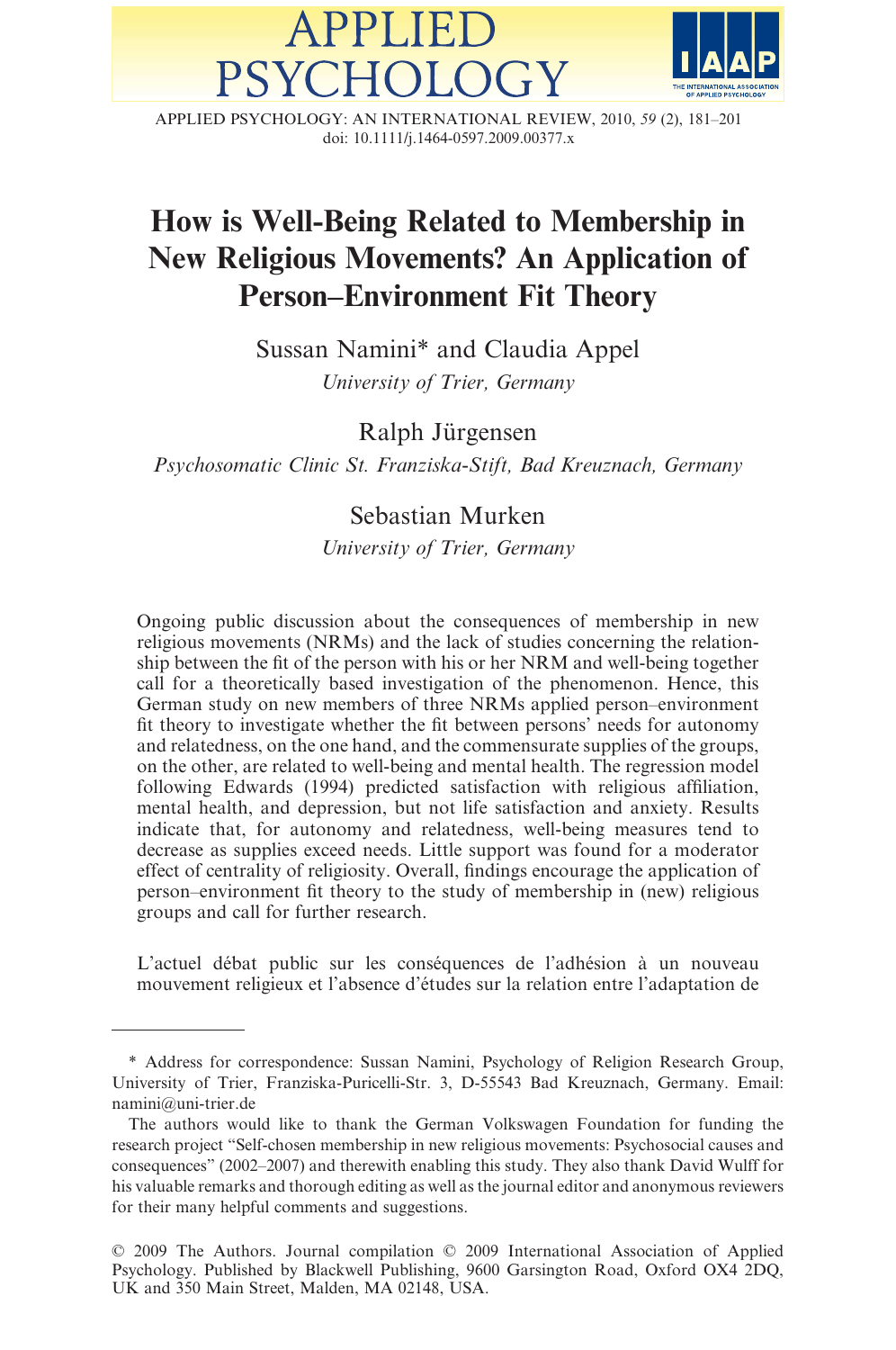la personne à son groupe et son bien-être nécessitent une investigation fondée théoriquement. D'où cette recherche allemande sur les nouveaux membres de trois de ces mouvements: on est parti de la théorie de l'adéquation personneenvironnement pour savoir si l'ajustement entre les besoins personnels d'autonomie et autres besoins analogues d'une part, et les réponses du groupe dans ce domaine d'autre part, étaient reliés au bien-être et à la santé mentale. Le modèle de régression d'Edwards (1994) porte sur la satisfaction concernant l'engagement religieux, la santé mentale et la dépression, mais pas sur l'anxiété et la satisfaction liée à l'existence. Les résultats indiquent que, pour ce qui est de l'autonomie et ce qui en dépend, les mesures relatives au bien-être ont tendance à décroître à mesure que l'offre excède les attentes. L'effet modérateur de la centralité de la religiosité n'a pas vraiment été confirmé. Globalement, ce que l'on a obtenu est en faveur de l'application de la théorie de l'ajustement personne-environnement à l'étude de l'adhésion à de (nouveaux) groupes religieux et incite à développer d'autres recherches.

## INTRODUCTION

"I am much happier now", "I am no longer alone", "I have found guidance and inner peace"—in these and similar words, people who have joined new religious movements (NRMs) such as the Unification Church, Jehovah's Witnesses, Christian Science, Hare Krishna, the Osho Movement, or Sokka Gakkai testify to what they have gained from their new associations. On the other hand, people outside these groups—former members, relatives, the media, politicians—are suspicious of such reports and accuse the NRMs of manipulation and destructiveness. Their observations are dramatically different. Statements like "My daughter has been manipulated, she is no longer herself", "I suffered from the group pressure and anxieties", or headlines like, "Destructive cults—a threat among us" illustrate these positions.

Although involvement in an NRM is uncommon in most countries and empirical studies have not confirmed the popular assumption that such association is likely harmful (Lilliston & Shepherd, 1999; Richardson, 1995), heated public discussions about why individuals join NRMs and how membership affects their well-being are taking place around the world (see, e.g. Robbins & Lucas, 2001). Fueled by media reports of sporadic outbursts of violence by single groups—e.g. the Solar Temple suicides in Switzerland, Canada, and France in 1994 and 1995; the Heaven's Gate mass suicide in California in 1997; and the subway gas attack of Aum Shinrikyo in Japan in 1995—serious allegations have been made against NRMs in general. In the course of the debate and in spite of vast theological and structural differences, all kinds of NRMs have been pejoratively labeled *cults* or *sects* (French: *sectes*, Italian: *sette*, Spanish: *sectas*, German: *Sekten*; cf. Melton, 2004), thereby suggesting that they are a danger to society and detrimental to the well-being and health of their members. In order to avoid the connotations of the ill-defined words *cult* and *sect*, scholars sought for alternative, more

<sup>© 2009</sup> The Authors. Journal compilation © 2009 International Association of Applied Psychology.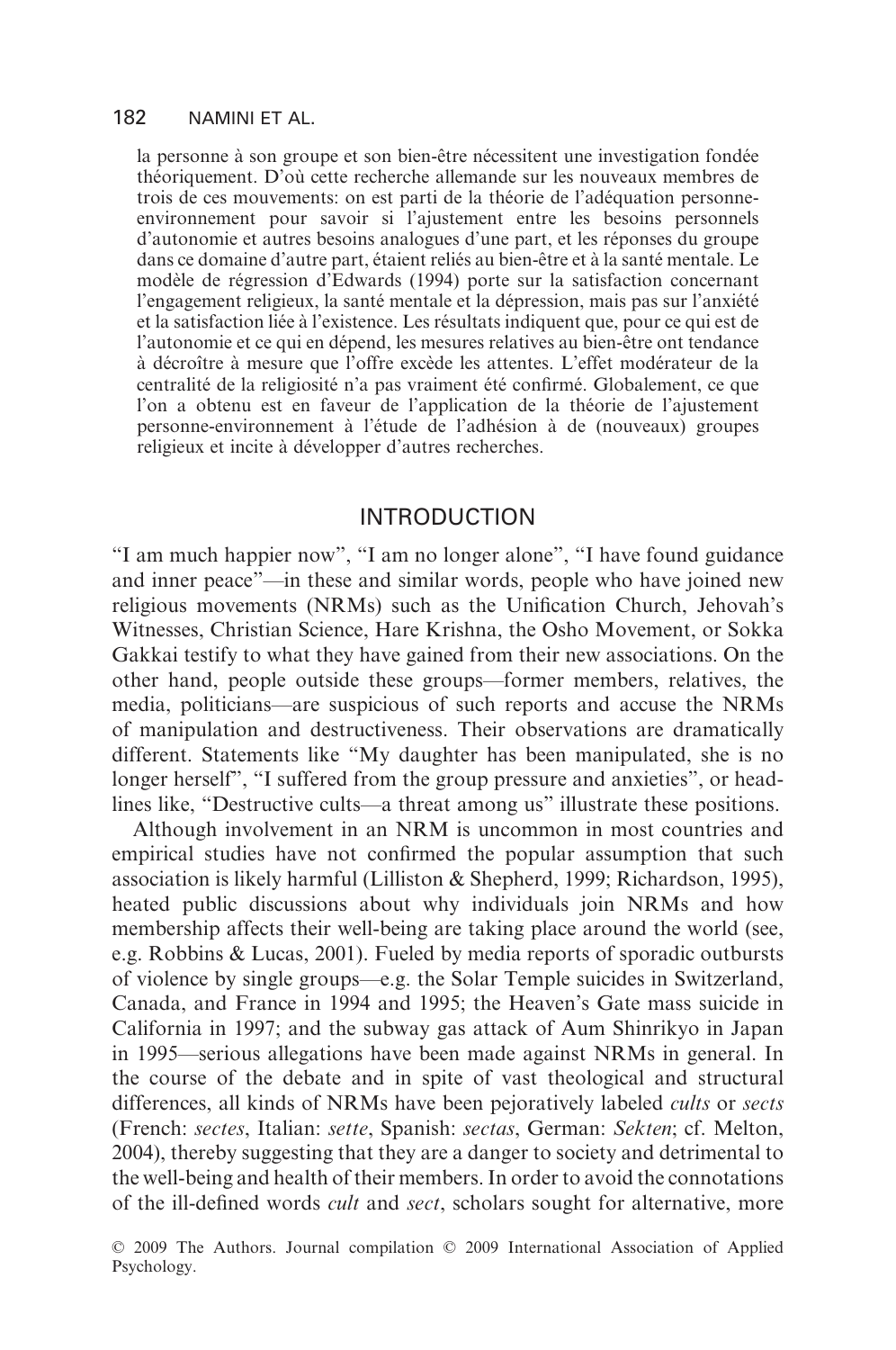neutral terms to name the many, usually rather small, religious groups and movements that arose in more recent times. Among others, the term *new religious movement* emerged which is the most common expression for this kind of religion and which is used in this paper. Although there is some definitional vagueness to the term NRM too (cf. Chryssides, 1999), it allows us to examine the members of a variety of groups without the a priori implication that they must be harmed.

In Germany, where the religious landscape has been traditionally determined by the two major Christian churches, the Protestant and the Roman Catholic, the "sect debate" has been especially vehement. Religious pluralism and religious choice are still uncommon, hence membership in NRMs is watched with suspicion. Widespread public concern and serious accusations against various NRMs perceived to be fundamentally different from the two major Christian churches and other world religions as well finally led to the appointment of a governmental commission on "So-called Sects and Psychogroups", which investigated these groups from 1996 to 1998. It came to the same conclusions as similar initiatives in other countries (e.g. the Dutch Government and the Committee on Psychiatry and Religion of the American Psychiatric Association in the 1980s): New religious and ideological movements are no threat to society as a whole. Commitment on the individual level, often only temporary, can offer benefits as well as pose risks. Moreover, the commission concluded that the fit between the needs of the person and what the religious group has to offer is a major determinant of entry into and exit from an NRM as well as the psychosocial consequences arising from association with it. Whereas a good fit between the person and the group was assumed to be conducive to individual well-being, a poor fit—which may develop over time—was understood to result in harmful consequences. At the same time, the commission noted a lack of sound empirical research, especially in Germany (Deutscher Bundestag Referat Öffentlichkeitsarbeit, 1998).

The hypothesis that there is a particular fit between an NRM and its members' personal characteristics found empirical support some time ago (e.g. Poling & Kenney, 1986; Sundberg, Latkin, Littman, & Hagan, 1990). However, there have not yet been empirical investigations of the relationship of such a fit with individual well-being. Similarly, although the assumptions underlying this hypothesis are similar to those of person–environment (P–E) fit theory (e.g. Edwards, Caplan, & Harrison, 1998; French, Rodgers, & Cobb, 1974; Harrison, 1985), the latter theory so far has not been applied to the study of membership in NRMs. It has mainly been used to address work-related questions.

The only application of P–E fit theory in the context of religion has been undertaken by Pargament and colleagues (Pargament, Johnson, Echemendia, & Silverman, 1985; Pargament, Tyler, & Steele, 1979), who studied the

<sup>© 2009</sup> The Authors. Journal compilation © 2009 International Association of Applied Psychology.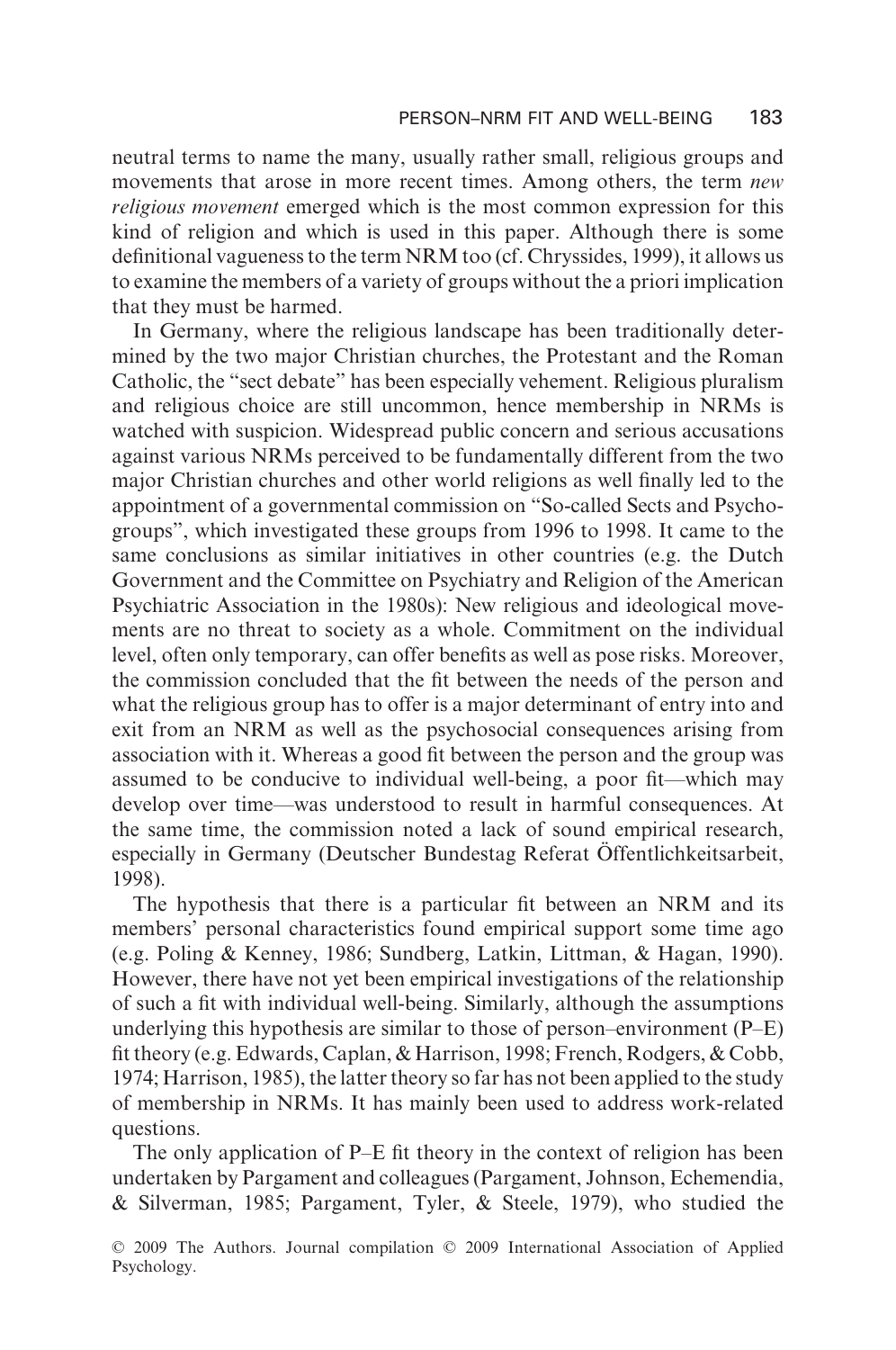relationship between the fit of Jewish, Protestant, and Catholic church/ synagogue members with their congregations and individual adaptation. In one study, they found that members with a high degree of fit with their church or synagogue differed from members with low fit in terms of their psychosocial competences; but none of the two groups displayed uniformly greater effectiveness across all competence scales that were applied (Pargament et al., 1979). A second study indicated that church members' personal functioning was related not only to the fit between their level of tolerance for ambiguity and the openness of the church, but also to the members' level of tolerance per se. In line with P–E fit theory, individuals' satisfaction with the church was positively related to tolerance of ambiguity among members of churches that were more open to different points of view and negatively related to tolerance of ambiguity among members of less open churches. However, the findings for general psychosocial effectiveness were mixed: A positive relationship between tolerance for ambiguity and trust and self-esteem was not only found for members of more open churches, but also for members of less open churches (Pargament et al., 1985). Unfortunately, this early and unique, but also critical, application of P–E fit theory to religion has received very little attention.

As the research of Pargament and colleagues illustrates, the relevance of P–E fit theory is not restricted to work-related questions. In a more recent empirical study applying P–E fit theory to both work and family domains, Edwards and Rothbard (1999) remind other researchers that "P–E fit theory applies to stress in all life domains" (p. 97). In our own study of the possible psychosocial consequences of *person–NRM fit* (i.e. the fit between an individual and an NRM), we are following Edwards and Rothbard's example while also adopting Edwards' methods from among the diversity of available conceptual and methodological perspectives (for an overview see, e.g. Kristof, 1996; Schneider, 2001). Edwards offers an approach that overcomes the problems related to the widely used single indexes of fit, especially difference scores. He conceptualises as three-dimensional the relationship among the paired person and environment components, and the variable of strain, and he recommends regression techniques and response surface methodology for its analysis (1994, 2002; Edwards & Parry, 1993). His approach has been applied in a number of different studies in recent years (e.g. Kristof-Brown, Barrick, & Stevens, 2005; Taris & Feij, 2001).

# Application of P–E Fit Theory to the Study of NRMs and Research Questions

Given the public's enduring concerns about individuals' involvement in NRMs and the lack of sound research on it, especially in the European context, a theoretically based investigation of psychological adjustment in

<sup>© 2009</sup> The Authors. Journal compilation © 2009 International Association of Applied Psychology.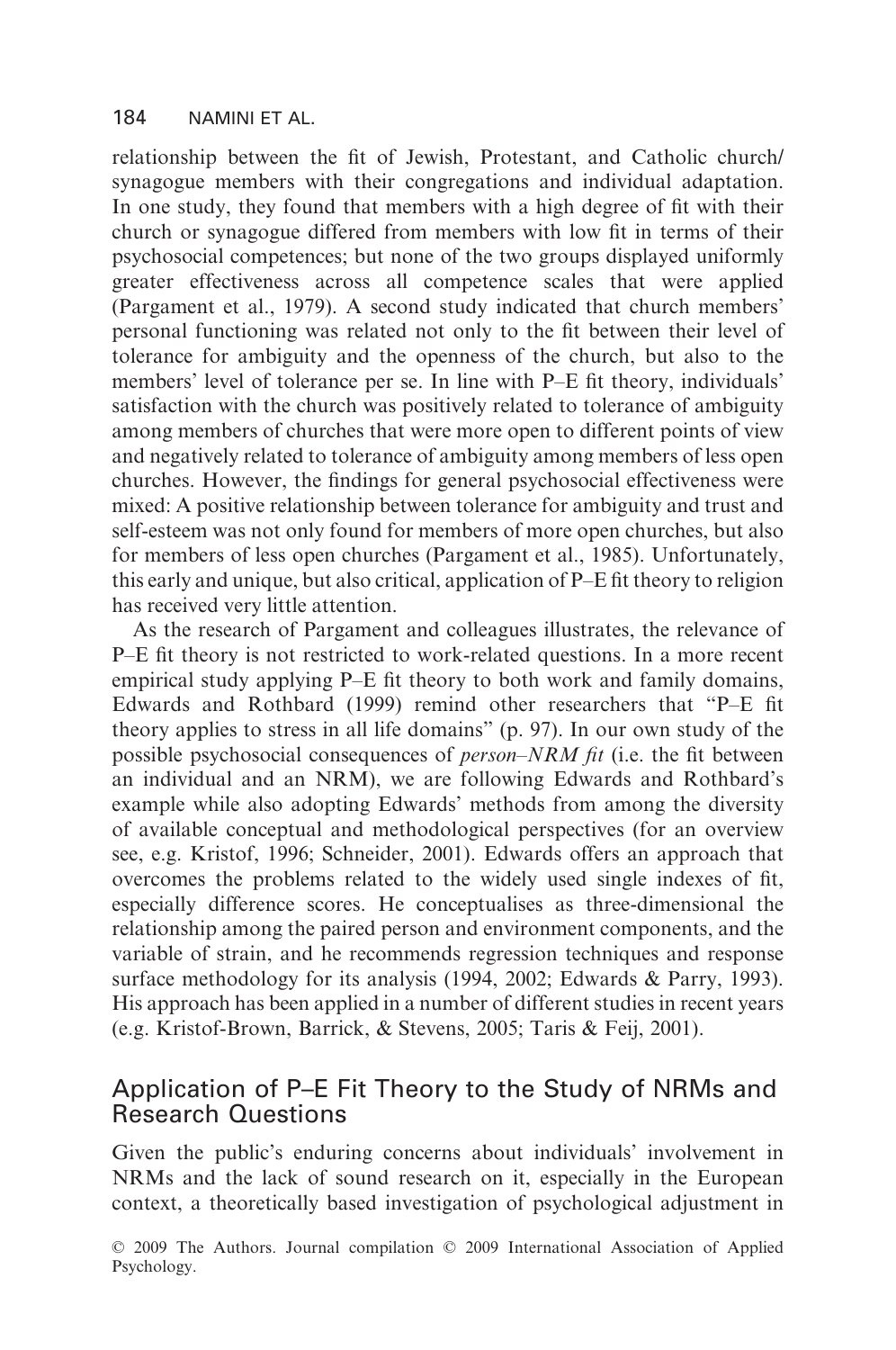relation to NRM membership seemed to us to be needed. Struck by the similarity of the assumptions regarding the role of fit in discussions about membership in NRMs to the assumptions of P–E fit theory, we decided to apply this theory to our topic of interest. Thus, assuming that P–E fit theory is a general theoretical framework equally applicable to various life domains, we hypothesised that the well-being of individuals who have joined NRMs can be predicted by fit as conceptualised by Edwards (e.g. 2002). In order to investigate this assumption, we reconceptualised the person–NRM fit as a needs–supplies fit (cf. e.g. Edwards et al., 1998).

We focused our analysis on the two fundamental dispositions that compose what Bakan (1966) calls "the duality of human existence": *agency*, as manifested in self-assertion and self-expansion; and *communion*, the participation of the individual in some larger whole, including other organisms. These two trends have been summed up more recently as individuality, or autonomy, and relatedness (Guisinger & Blatt, 1994; Ryan, 1991). Both aspects play an important role in NRM membership processes and influence satisfaction with membership. Studies indicate that close relationships and affective bonds to brothers and sisters in the faith are important to NRM members and affect well-being (cf. Dawson, 1998; Galanter, 1989). Moreover, there is evidence that satisfaction with membership is related to individual freedom within the group. Individuals exit NRMs when regulations and lifestyle regimentation interfere with the agentic impulse (e.g. Jacobs, 1989; Westphal, 2002). In our study, the potential supplies of the environment  $(S_E)$ , the NRM—appreciative companionship, on the one hand, and individual freedom within the faith community, on the other—were conceptualised as commensurate characteristics of the person's needs  $(N_P)$  for relatedness and autonomy.

Because subjective P–E fit is currently considered to be the "critical pathway" to well-being, including mental health (Edwards et al., 1998, p. 30; Verquer, Beehr, & Wagner, 2003), we restricted our study to the investigation of subjective person–NRM fit. The relationship between person–NRM fit and well-being, however, cannot be assumed to be a simple one. The relative importance for the individual of the domain studied is thought to moderate the relationship between fit and well-being (Edwards & Rothbard, 1999). This assumption is of particular interest for the study of religious phenomena, for the moderator function of the centrality of religiosity has been of increasing interest in recent years. Studies indicate that the centrality of religiosity moderates the relationship between the contents of religiosity and psychosocial adjustment (Murken, Müller, Huber, Rüddel, & Körber, 2004; Pargament, Tarakeshwar, Ellison, & Wulff, 2001). Moreover, P–E fit has been shown to be related to different outcome measures in different ways. Fit in a particular life domain seems to be more closely related to well-being variables specific to that domain, such as satisfaction with it, than with general wellbeing measures such as mental health (Edwards & Rothbard, 1999).

<sup>© 2009</sup> The Authors. Journal compilation © 2009 International Association of Applied Psychology.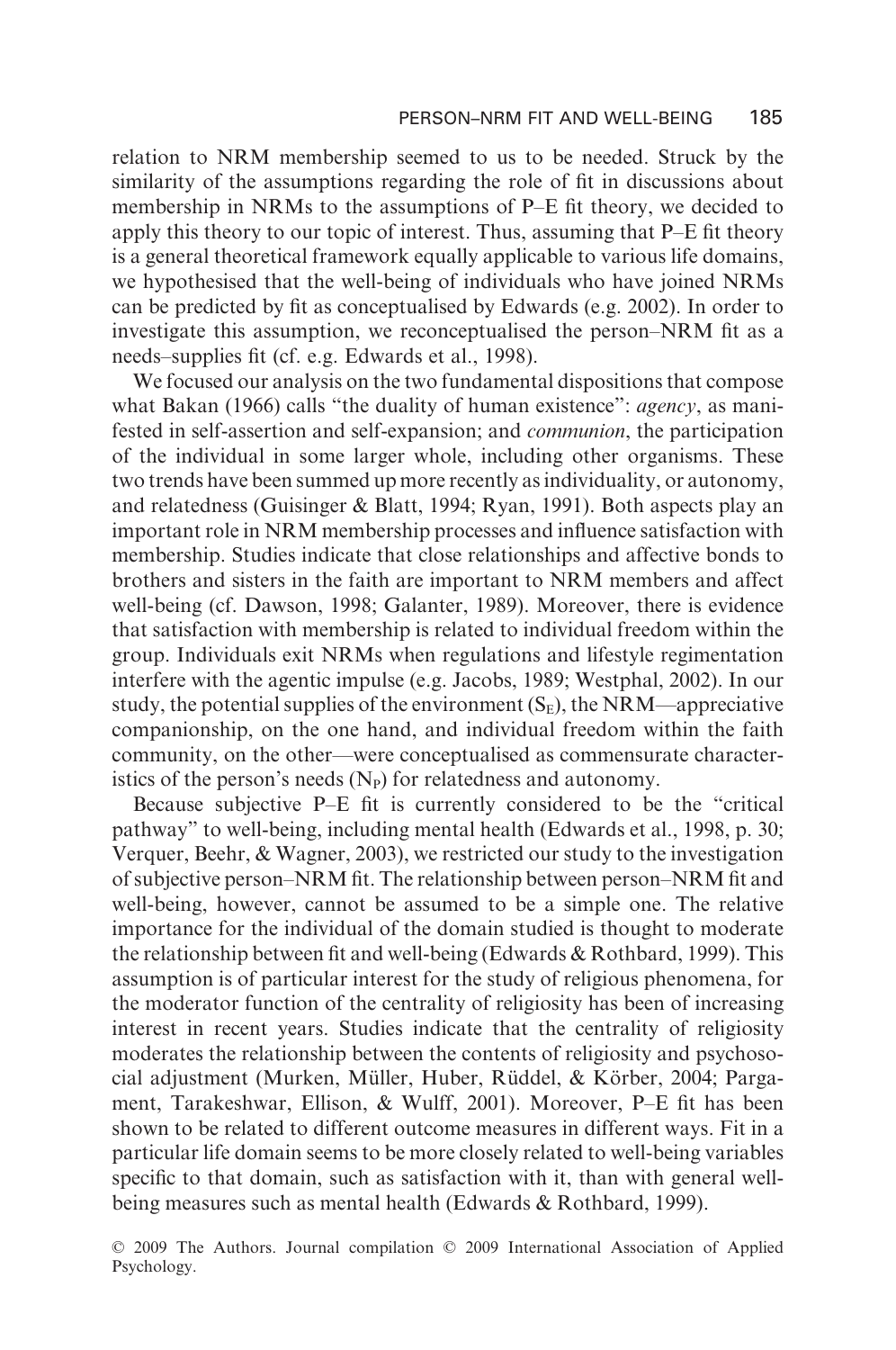Furthermore, the relationship between  $N_{P}-S_{E}$  fit and well-being can take different forms, for it varies from one need to another (Edwards et al., 1998). Because both dimensions studied pertain to basic psychological needs whose fulfillment is essential to human well-being (cf. also Deci & Ryan's, 1985, 2000, self-determination theory), it can be anticipated that well-being will increase as supplies increase towards needs. But we expect that well-being will decline when the supplies substantially exceed the needs. Just as Harrison (1985) assumed that too many contacts may threaten an individual's need for privacy, a surfeit of relationships in the context of an NRM can be negatively experienced. When an NRM expects an individual to behave more autonomously than he or she would want to, this can be hypothesised to be detrimental to the person's well-being, too, for it may interfere with his or her need for direction and orientation.

On the basis of the foregoing considerations we posed the following hypotheses: (1) For both dimensions, autonomy and relatedness, well-being increases as supplies increase towards needs; (2) For both dimensions, autonomy and relatedness, well-being decreases when autonomy and relatedness supplies substantially exceed needs; and (3) Centrality of religion moderates the relationship between  $N_{P}$ –S<sub>E</sub> fit and well-being, such that the strength of the relationship rises with the magnitude of religion's centrality. In addition, we considered the possibility of a closer relation of  $N_{P}$ – $S_{E}$  fit to domain-specific well-being (satisfaction with religious affiliation) than to domain-unspecific well-being (life satisfaction and mental health measures).

## METHOD

# Participants and Procedure

The present study is part of a large multimethod, longitudinal research project in Germany on psychosocial motives and consequences of self-chosen membership in NRMs. Participants were individuals who showed recent interest in or were new members of one of three so-called NRMs in Germany and had not been brought up in the group. The three groups included were a Pentecostal parish, the New Apostolic Church, and Jehovah's Witnesses. All were classified as "new" religions because they have arisen since the 19th century. Moreover, in contrast to the situation in the United States, where they are usually accepted as established religious groups, they are popularly perceived and classified in Germany as *Sekten* and they are therefore widely assumed to be destructive and dangerous. In order to ensure that the longitudinal investigation began as close to the initial contact with the NRM as possible, only believers who, in the spring of 2003, when the first measure was taken  $(t_1)$ , had been affiliated with the group no more than two years after baptism or sealing (a specific New Apostolic sacrament) were eligible

<sup>© 2009</sup> The Authors. Journal compilation © 2009 International Association of Applied Psychology.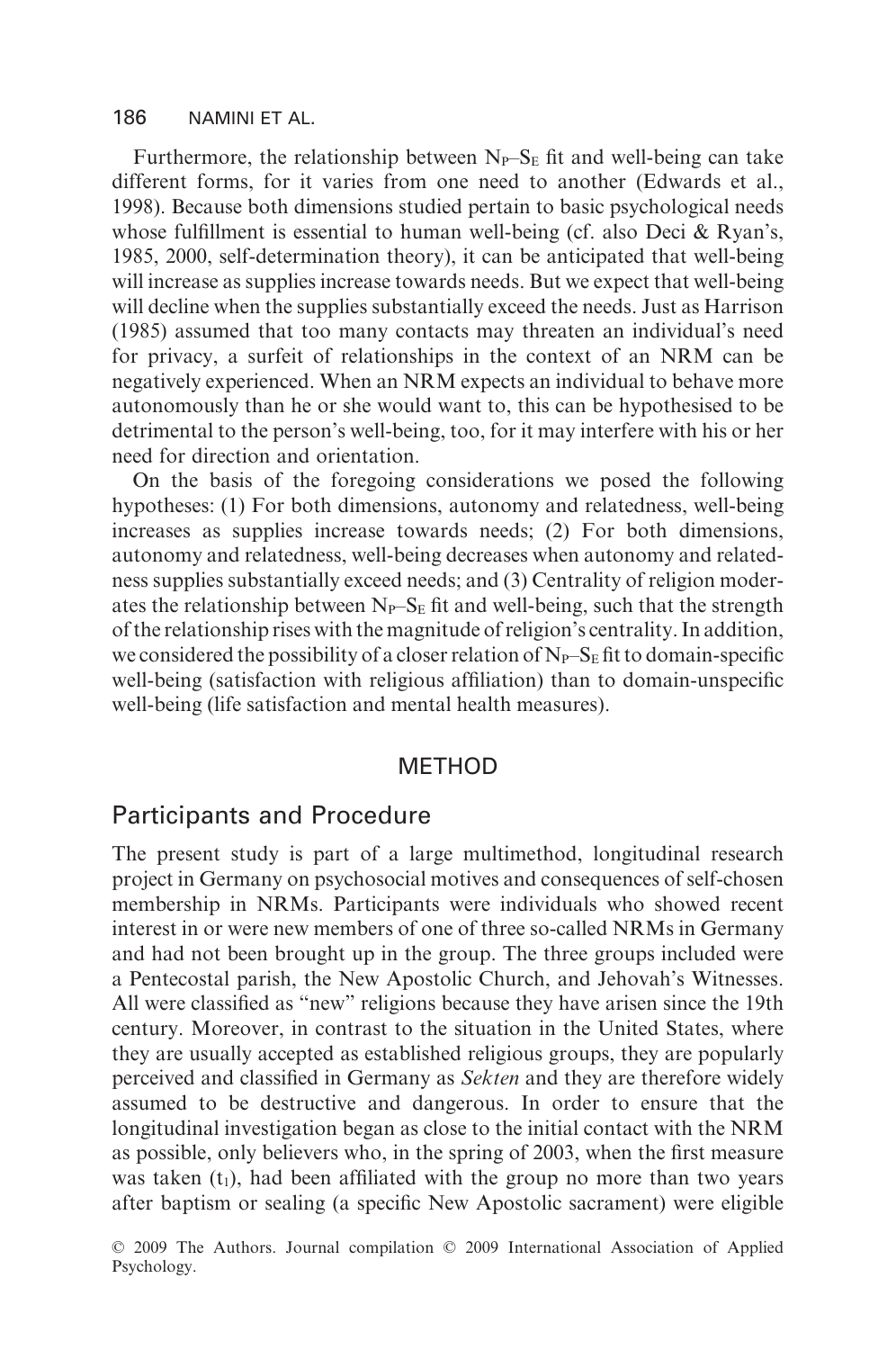for participation in the study. The religious  $N_{P}$ – $S_{E}$  (and all other) measures described below were included at the third measuring time  $(t<sub>3</sub>)$ , in the summer of 2004, in order to enhance our understanding of the person–NRM fit. Of the 71 participants at  $t_1$ , 59 who were still in contact with the NRM at  $t_3$ agreed to continue with this study. One case had to be excluded because the fit questionnaire was left incomplete, reducing the *N* to 58. Respondents ranged in age from 20 to 68 years ( $M = 42.58$ ,  $SD = 12.21$ ). Sixty-two per cent (*n* = 36) were women. The participants' education levels were as follows: One person left school without qualifications, 57 per cent  $(n = 33)$  finished secondary school, 17 per cent  $(n = 10)$  earned a qualification to enter college or university, and 24 per cent  $(n = 14)$  had a college or university degree.

#### Independent Variables

*Needs and Supplies.* To measure needs and supplies in the context of membership in NRMs, we designed a questionnaire with commensurate person and religious-environment characteristics. It lists descriptions of some experiences that people can have in their faith community (see Appendix). For each statement, respondents were asked to indicate the extent to which it was (a) something that they found personally desirable, and (b) something that was available to them at that time. All items were rated on a 5-point scale, with "1" representing *not at all* and "5", *very much*.

In the light of theoretical considerations, we had originally developed two items for each of the dimensions of autonomy, relatedness, competence, and self-esteem. However, in spite of corroborating judgments by four colleagues in the field, empirical analysis did not support these four dimensions. Thus, exploratory factor analyses (principal component analyses with varimax rotation) were computed. Examination of scree plots suggested a two-factor solution for supplies and two- or three-factor solutions for needs. The eigenvalues (Kaiser-Guttman criterion, i.e. two eigenvalues greater than 1.0 for needs and supplies each) supported a two-factor solution for both needs and supplies, explaining 63 per cent and 67 per cent of the variance, respectively. Items with a factor loading of at least .6 were assigned to the four subscales. All of them fulfilled the criterion introduced by Fürntratt (1969;  $a^2/h^2 > .5$ ,  $a =$ loading,  $h^2$  = communality) which requires that a factor explains at least 50 per cent of a variable's communality. The two autonomy items constitute one factor, and together the two relatedness and two self-esteem items constitute a second factor (see Appendix), which we labeled relatedness. In retrospect, it is not surprising that the original self-esteem items load on the same factor as the relatedness items because they deal with just one aspect of self-esteem, that based on positive feedback from social contacts, which is also an aspect of relatedness (Schütz, 2000; Ryan, 1991). Although they cross-load for supplies, the good reliabilities of both relatedness scales

<sup>© 2009</sup> The Authors. Journal compilation © 2009 International Association of Applied Psychology.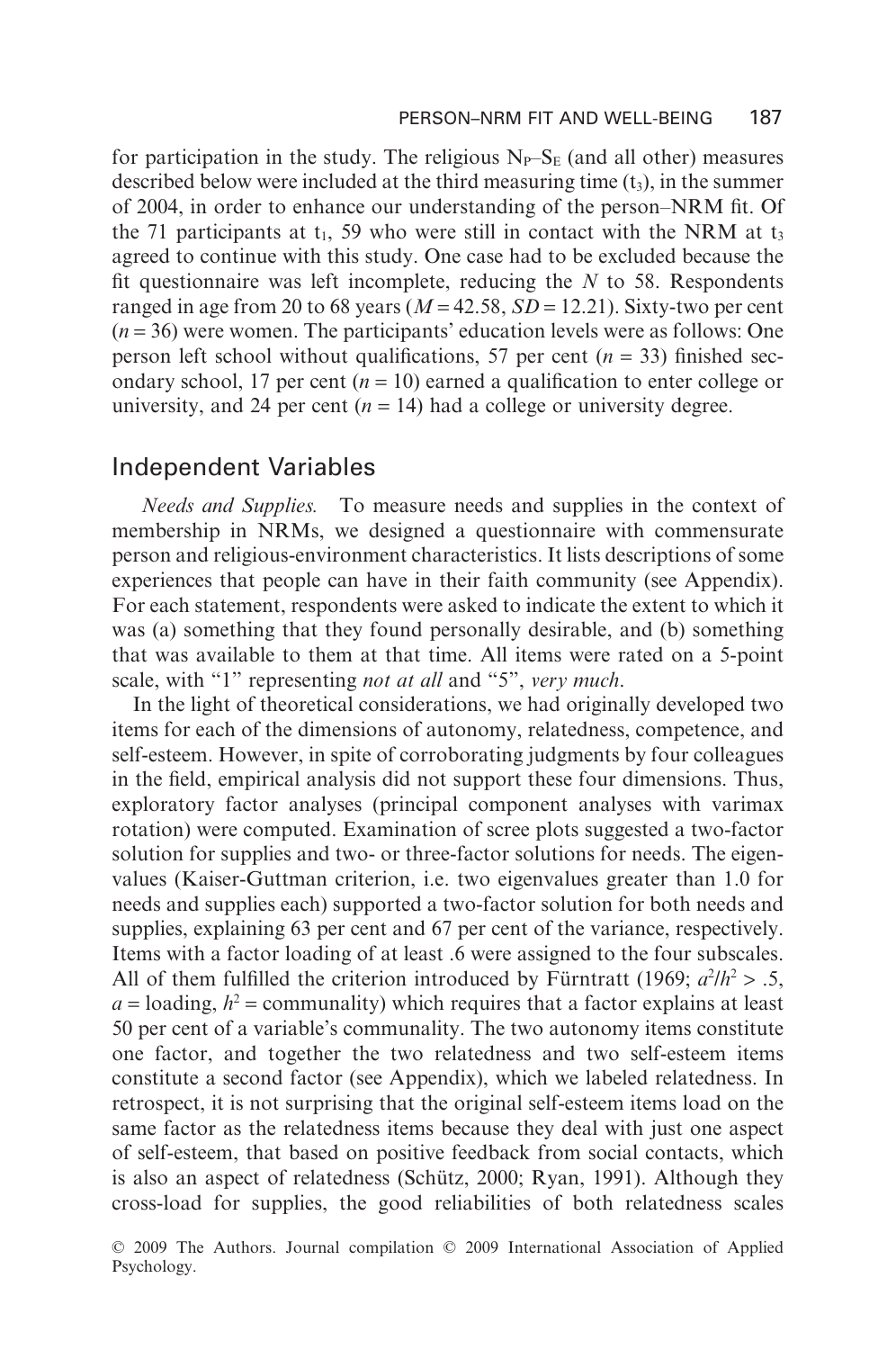(supplies: .84; needs: .83) support the assignment of all four items to one scale. The two competence items were dropped.

Item ratings were averaged for each of the two needs as well as the two supplies dimensions. Following a suggestion by Edwards (1994), needs and supplies measures were scale-centered by subtracting the scale midpoint (i.e. 3) in order to facilitate interpretability of graphs.

*Centrality of Religion.* The individual importance of religion was measured by using the 15-item Centrality Scale recently developed by Huber (2003, 2007). Respondents were asked to indicate either the personal importance of or frequency of engagement in religious forms of expression belonging to the five domains ideology, prayer, experience, worship, and cognitive interest (e.g. "How often do you reflect upon religious issues?" "How important is personal prayer to you?"). Responses were made on a 5-point scale ranging from *never/not at all* (0) to *very often/very much* (4). Item scores were summed to form one total score indicating centrality (i.e. salience) of religiosity.

## Dependent Variables

*Life Satisfaction.* The respondents' overall life satisfaction was assessed by the item "How satisfied would you say you are currently, all in all, with your life?" Participants were asked to respond to this statement on an 11-point scale with the anchors *totally dissatisfied* (0) and *totally satisfied* (10) (Wohlfahrtssurvey, 1998).

*Satisfaction with Religious Affiliation.* A similarly constructed item, with the same response scale, was used to assess respondents' satisfaction with affiliation with the NRM: "How satisfied are you currently, all in all, with the affiliation with your faith community?"

*Mental Health.* Conceptualised as the ability to cope successfully with external and internal demands, mental health was measured by the *Mental Health* subscale of the *Trierer Persönlichkeitsfragebogen* (Trier Personality Inventory; Becker, 1989). This subscale contains 20 incomplete sentences, such as "I am \_\_\_\_\_\_\_\_ able to look after my own interests." Respondents were asked to complete each statement by selecting one of four alternatives  $(1 =$ *almost never*; 4 = *almost always*), thereby indicating how frequently various behaviors, thoughts, and emotions occur for them. The summation of the individual item scores constituted the mental health score.

*Anxiety and Depression.* The German version of the Hospital Anxiety and Depression Scale (Herrmann, Buss, & Snaith, 1995) was used to

<sup>© 2009</sup> The Authors. Journal compilation © 2009 International Association of Applied Psychology.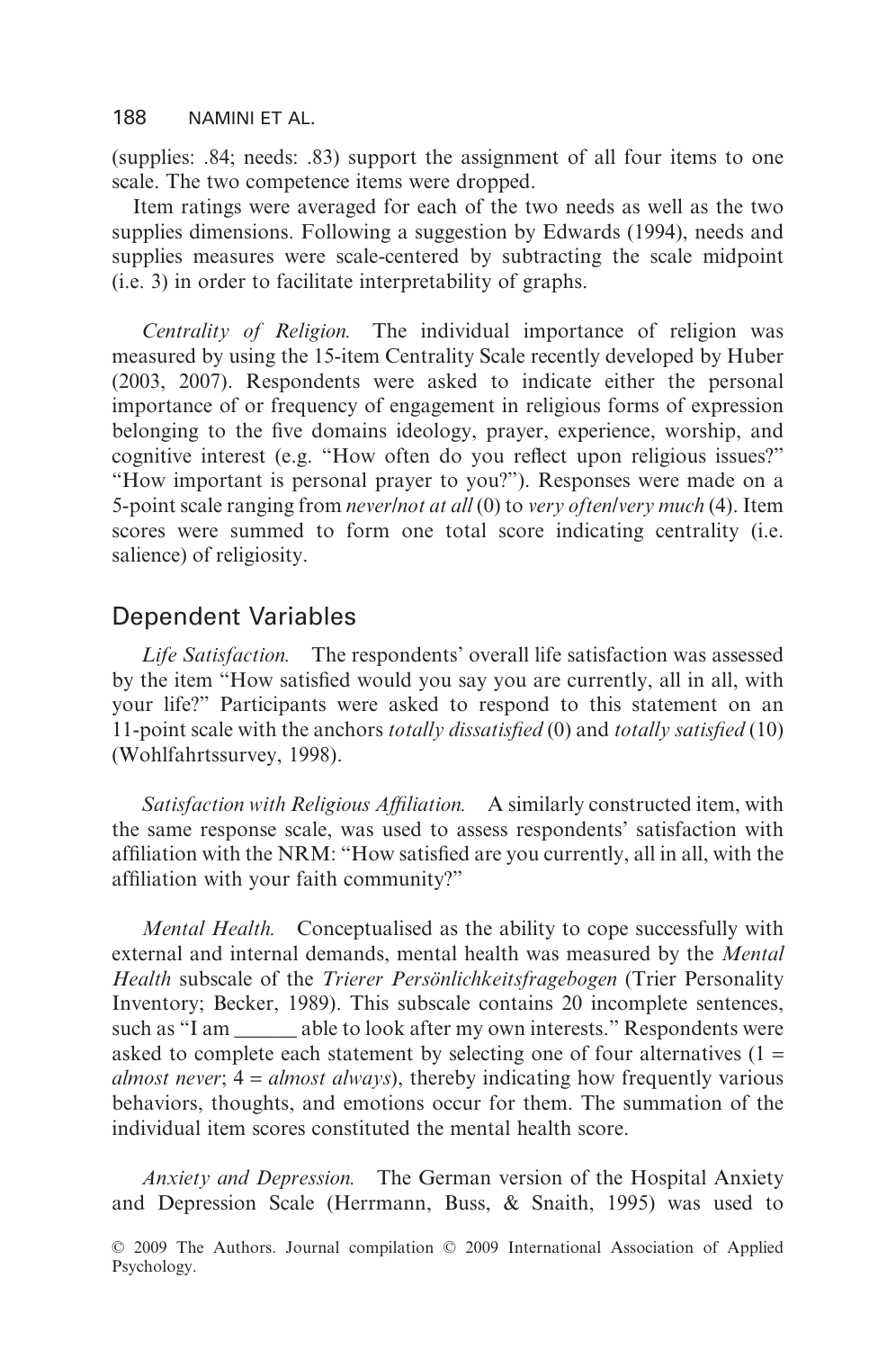assess anxiety and depression. The two subscales consist of seven items each, and responses are made on a 4-point scale ranging from 0 (*the symptom is absent*) to 3 (*the symptom is very severe*). Scores for anxiety and depression were reverse coded, so that higher scores represented greater well-being.

For all of the scales, missing data were handled according to test instructions. Internal consistencies of the scales were acceptable to good, with Spearman-Brown reliability coefficients for two-item scales of .69 and .77 and Cronbach's alphas for all other scales ranging from .73 to .88 (see Table 1).

#### ANALYSIS

In order to test the relationships between  $N_P-S_E$  fit and well-being, we adopted the polynomial regression approach as introduced by Edwards (1994; Edwards & Parry, 1993). Following Edwards and Rothbard (1999; Edwards & Parry, 1993), we used the quadratic regression equation

$$
WB = b_0 + b_1 S_E + b_2 N_P + b_3 S_E^2 + b_4 N_P^2 + b_5 S_E N_P + e
$$

with WB representing well-being,  $S_E$ , supplies, and  $N_P$ , needs. In a second step, we generated three-dimensional surface plots of the relationships between needs, supplies, and well-being as estimated by the equation. We further analysed these graphs using response surface methodology (Edwards & Parry, 1993), focusing our analysis on the shape of each surface along the diagonal running from left to right across the horizontal plane, the  $N_P = -S_E$ line. (For further details see Edwards & Parry, 1993; Edwards & Rothbard, 1999.)

For all regression computations, we used hierarchical regression analysis; all predictors were entered simultaneously. To test the moderating effect of centrality of religion, the five terms of the equation given above were multiplied by centrality of religion and the increment in  $R^2$  was tested (cf. Edwards & Rothbard, 1999). All regression analyses were controlled for age and gender, given their potential correlation with well-being.

An alpha significance level of at least  $p < .05$  was used for all analyses. Before conducting the analyses, we considered whether or not our sample size was sufficient for the calculations we proposed. According to the widely used rule of thumb regarding sample size in multiple regression, the ratio of the number of subjects to the number of predictors should be at least 10:1. Thus, with either 57 or 58 persons involved in each calculation—we had hardly any missing data—our sample size was judged adequate. According to Cohen (1988), with a sample size of 58, five predictors and a power of .80 render an effect size of  $f^2 = .23$ , which allows the detection of medium to large effects.

<sup>© 2009</sup> The Authors. Journal compilation © 2009 International Association of Applied Psychology.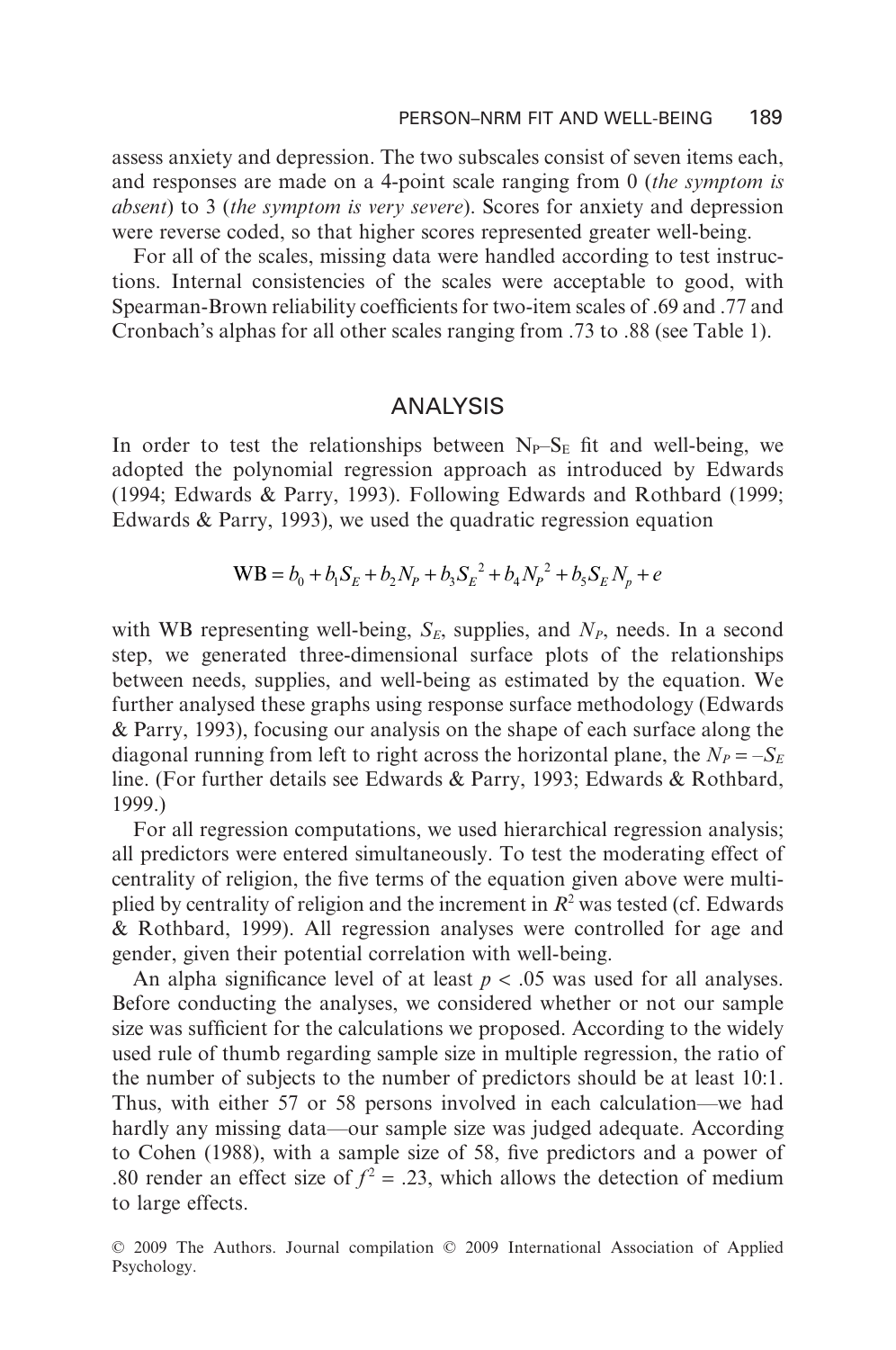| Descriptive Statistics, Reliability Estimates, and Correlations Among Measures                                                                                                                                                                                                                                                                                                                                                                       |                |                       |                            | TABLE 1                  |                |                                   |                |                  |                  |                 |          |                          |
|------------------------------------------------------------------------------------------------------------------------------------------------------------------------------------------------------------------------------------------------------------------------------------------------------------------------------------------------------------------------------------------------------------------------------------------------------|----------------|-----------------------|----------------------------|--------------------------|----------------|-----------------------------------|----------------|------------------|------------------|-----------------|----------|--------------------------|
| Measure                                                                                                                                                                                                                                                                                                                                                                                                                                              | Mean           | $\overline{\text{S}}$ |                            |                          |                |                                   |                | ¢                |                  | ∞               | ◦        | $\overline{\mathcal{L}}$ |
| 1. Relatedness<br>2. Autonomy<br>Supplies                                                                                                                                                                                                                                                                                                                                                                                                            | 1.04<br>S.     | 114                   | $.49**$<br>(.84)           | (77)                     |                |                                   |                |                  |                  |                 |          |                          |
| 3. Relatedness<br>4. Autonomy<br><b>Needs</b>                                                                                                                                                                                                                                                                                                                                                                                                        | 1.32<br>.76    | 69<br>1.16            | $.63**$<br>$\overline{19}$ | $.73**$<br>$28*$         | $32*$<br>(.83) | (0.6)                             |                |                  |                  |                 |          |                          |
| 5. Centrality of religion<br>Centrality                                                                                                                                                                                                                                                                                                                                                                                                              | 49.98          | 6.39                  | $.44**$                    | $\ddot{c}$               | $.48**$        | $\frac{13}{2}$                    | (.82)          |                  |                  |                 |          |                          |
| 6. Satisfaction with religious affiliation<br>Dependent variables<br>7. Life satisfaction                                                                                                                                                                                                                                                                                                                                                            | 8.48<br>7.51   | 39<br>$\overline{5}$  | $.51**$<br>24              | .18                      | $\overline{C}$ | $-0.06$<br>06                     | $.34***$<br>20 | $.35**$          |                  |                 |          |                          |
| 8. Mental health<br>9. Anxiety rev. <sup>a</sup>                                                                                                                                                                                                                                                                                                                                                                                                     | 16.09<br>64.31 | 8.04<br>3.00          | $\overline{18}$<br>25      | $.26*$<br>$\overline{0}$ | $\frac{8}{3}$  | $\overline{17}$<br>$\overline{0}$ | 25<br>$\Xi$    | $.42**$<br>$30*$ | $.44**$<br>$26*$ | $40**$<br>(.88) | (.73)    |                          |
| 10. Depression rev. <sup>a</sup>                                                                                                                                                                                                                                                                                                                                                                                                                     | 18.14          | 2.92                  | $.39**$                    | $28*$                    | $\overline{c}$ | 13                                | $35***$        | $46**$           | $48**$           | $45**$          | $.59***$ | (0.81)                   |
| Note: N was either 57 or 58. Reliability estimates (Spearman Brown reliability coefficients for the two autonomy scales with only two items each; Cronbach's alphas for<br>all other scales) are reported in parentheses along the diagonal. No alphas are given for one-item measures. As non-linearity was assumed for correlations between needs-<br>supplies and well-being, all correlations are Spearman's Rhos.<br>$^a$ Rev. = reverse coded. |                |                       |                            |                          |                |                                   |                |                  |                  |                 |          |                          |
|                                                                                                                                                                                                                                                                                                                                                                                                                                                      |                |                       |                            |                          |                |                                   |                |                  |                  |                 |          |                          |

© 2009 The Authors. Journal compilation © 2009 International Association of Applied Psychology.

*p* < .05; \*\* *p* < .01.

190 NAMINI ET AL.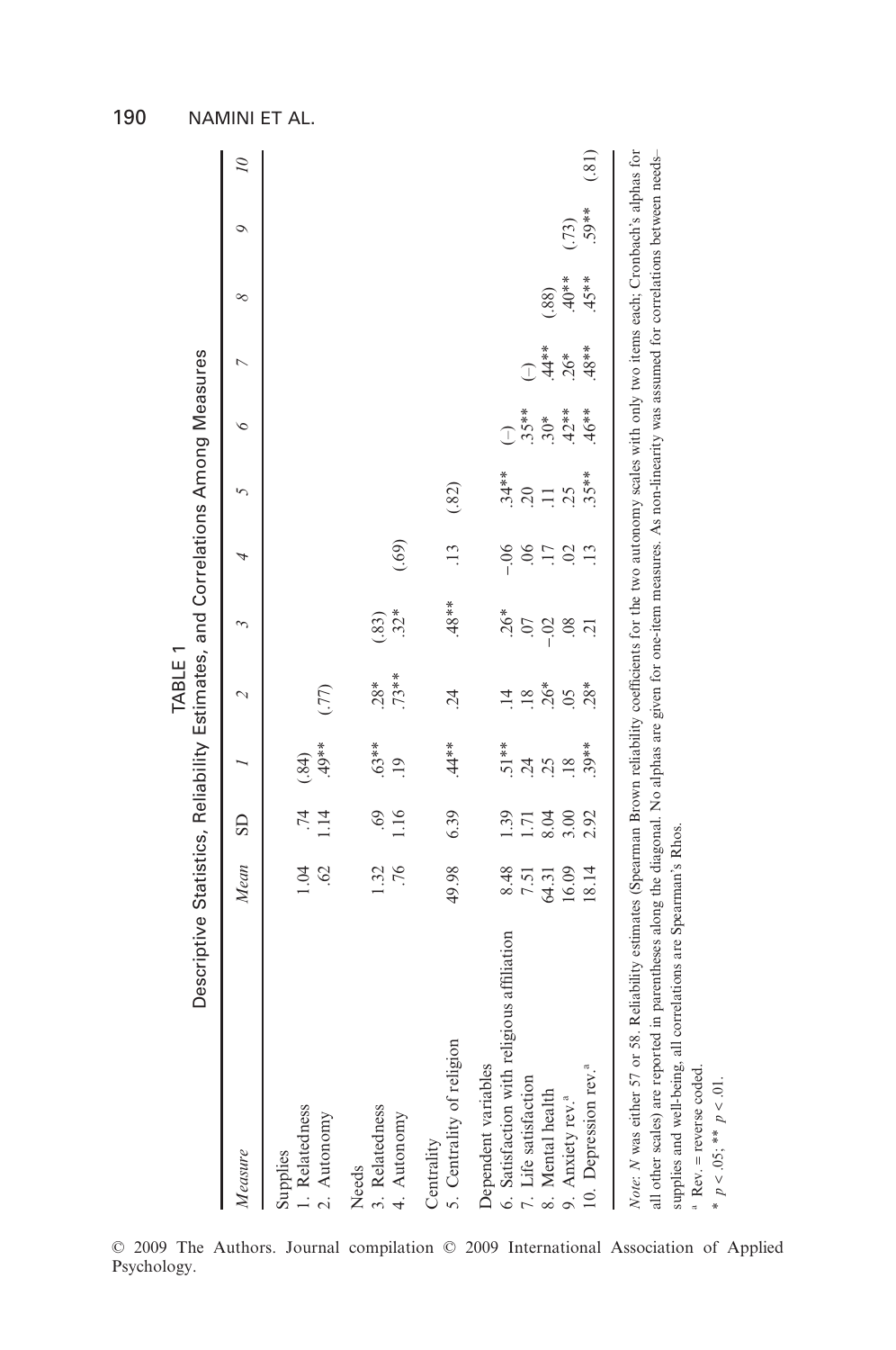## RESULTS

Table 1 shows descriptive statistics and correlations for all measures as well as reliability estimates for the scales. The means of the measures of needs and supplies were all above the scale midpoint, indicating that both needs are indeed important in the religious context, and that to a notable degree they are fulfilled by the religious groups. The descriptive statistics suggest that the means of the needs measures were a little higher than corresponding supplies measures. The fairly high correlations between needs and supplies regarding the same dimension point to a rather high degree of congruence between the needs and supplies as they are experienced by the individuals. The positive correlations between both relatedness measures, centrality of religion and satisfaction with religious affiliation, probably reflect the great importance of relational aspects in self-chosen NRM membership. For further details, see Table 1.

## Regression Analyses

The results of all quadratic regression analyses are reported in Table 2. A consistent pattern emerged for the two dimensions of relatedness and autonomy: The coefficient of determination was significant for satisfaction with religious affiliation, mental health, and depression. The polynomial model explained between 26 per cent and 43 per cent of variance in wellbeing. In contrast, the coefficient of determination was not significant for life satisfaction and anxiety.

Otherwise, only a few of the regression coefficients were found to be significant. For autonomy, four of the five interaction terms  $(S_F N_P)$  were significant predictors, indicating that the interaction between supplies and needs had the largest association with well-being; for relatedness, the interaction term accounted for an increment in explained variance in mental health. All interaction terms were positive. Moreover, for relatedness, two of the quadratic needs coefficients and one quadratic supplies coefficient were found to be significant, all being negative. We refrain from discussing findings on regression coefficients in detail, for they allow for hardly any conclusions. In sum, substantial amounts of the variance in satisfaction with religious affiliation, mental health, and depression, can be predicted by  $N_{P}$ – $S_{E}$ fit and, thus, indicate a good applicability of the model suggested by Edwards (1994, 2002; Edwards & Parry, 1993). However, some reservations are necessary, for life satisfaction and anxiety could not be predicted by the equation, and little support was found for the significance of the five regression coefficients.

Regression analyses that included centrality of religion showed that the variable added a significant increment of variance in only two of the 10

<sup>© 2009</sup> The Authors. Journal compilation © 2009 International Association of Applied Psychology.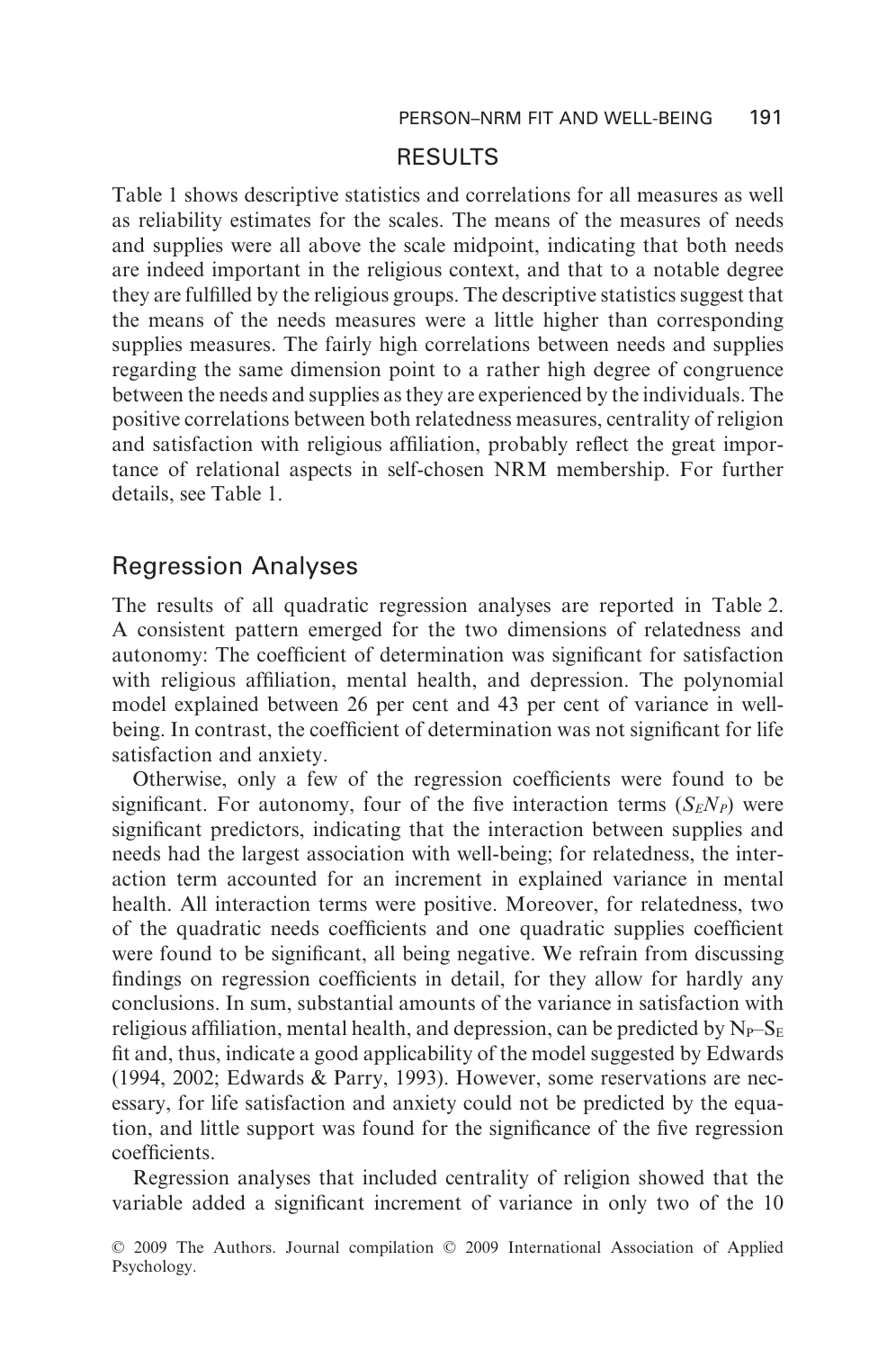|                                                  |                                                               |                               | Results from quadratic regression<br>(controlling for age and gender)         |                                                                       |                                                                                        |                |             | Surface analysis:<br>Shape along<br>$N = -S$ line | Moderator effect<br>of centrality<br>of religion |          |
|--------------------------------------------------|---------------------------------------------------------------|-------------------------------|-------------------------------------------------------------------------------|-----------------------------------------------------------------------|----------------------------------------------------------------------------------------|----------------|-------------|---------------------------------------------------|--------------------------------------------------|----------|
| Well-being                                       | $S_E$                                                         | $\bar{N}_P$                   | $S_E{}^2$                                                                     | $N_P^2$                                                               | $S_E N_P$                                                                              | R <sup>2</sup> | $b_1 - b_2$ | $b_3 + b_4 - b_5$                                 | $R_C^2$                                          | ρ        |
| Relatedness                                      |                                                               |                               |                                                                               |                                                                       |                                                                                        |                |             |                                                   |                                                  |          |
| Satisfaction                                     |                                                               | 1.198<br>(.766)               |                                                                               | $-755$                                                                |                                                                                        | 402**          | $-0.246$    | $-1.292$                                          | ***86                                            | 181      |
| Life satisfaction<br>with rel. aff. <sup>a</sup> | 952<br>0.780)<br>0.1156<br>1.156                              | $-.085$                       | $(302)$<br>$(394)$<br>$(448)$                                                 |                                                                       | 356<br>(429)<br>728                                                                    | 149            | 0.430       | $-1.418$                                          | 271                                              | .259     |
|                                                  |                                                               |                               |                                                                               |                                                                       |                                                                                        |                |             |                                                   |                                                  |          |
| Mental health                                    | (4.635)                                                       | (4.552)<br>$(1.136)$<br>3.403 | $-1.609$<br>$(1.794)$<br>$-708$                                               | $(.413)\n-.371\n(.613)\n-.6027*\n-.6027*\n-.60027*\n-.6127*\n-.6031)$ | $\begin{array}{c} (.636) \\ .6373* \\ .5.773* \\ 0.348) \\ 1.840 \\ 1.070 \end{array}$ | $.367**$       | $-3.253$    | $-12.209**$                                       | $425*$                                           | 517      |
| Anxiety (reverse)                                | $-.427$                                                       | 3.264                         |                                                                               |                                                                       |                                                                                        | 197            | $-3.691$    | $-4.675**$                                        | 294                                              | 347      |
|                                                  |                                                               | (1.911)                       |                                                                               |                                                                       |                                                                                        |                |             |                                                   |                                                  |          |
| Depression (reverse)                             | $(1.946)$<br>$2.770$<br>$(1.600)$                             | 1.687                         | $(.753)$<br>-1.319*                                                           | $-1.253$                                                              | 1.054                                                                                  | 426***         | 1.083       | $-3.626**$                                        | $477**$                                          | 542      |
|                                                  |                                                               | (1.571)                       | (.619)                                                                        | (.848)                                                                | (.880)                                                                                 |                |             |                                                   |                                                  |          |
| Autonomy                                         |                                                               |                               |                                                                               |                                                                       |                                                                                        |                |             |                                                   |                                                  |          |
| Satisfaction                                     | .765                                                          | $-0.696$                      | $000 -$                                                                       | $-0.007$                                                              | $.631*$<br>(.271)                                                                      | $.262*$        | $1.461*$    | $-1.238*$                                         | 301                                              | 799      |
| with rel. aff. <sup>a</sup>                      |                                                               |                               | (.339)                                                                        |                                                                       |                                                                                        |                |             |                                                   |                                                  |          |
| Life satisfaction                                |                                                               | $(.430)$<br>$-814$<br>$(.62)$ |                                                                               |                                                                       | .269                                                                                   | 131            | $1.845*$    | $-.546$                                           | 222                                              | 455      |
|                                                  |                                                               |                               |                                                                               |                                                                       | $(.366)$<br>4.463**                                                                    |                |             |                                                   |                                                  |          |
| Mental health                                    | $(454)$ $(613)$ $(613)$ $(613)$ $(2.437)$ $(2.437)$ $(1.524)$ | $2.444$<br>$(2.308)$          | $-612$<br>$(457)$<br>$(457)$<br>$(1.817)$<br>$(1.342)$<br>$(1.754)$<br>$-985$ | $(298)$<br>$(335)$<br>$(402)$<br>$-3.110$<br>$(-1.60)$                |                                                                                        | $.363**$       | $-4.249$    | $-8.059**$                                        | 481**                                            | 115      |
|                                                  |                                                               |                               |                                                                               |                                                                       | (1.456)                                                                                |                |             |                                                   |                                                  |          |
| Anxiety (reverse)                                |                                                               | 1.045                         |                                                                               | 1.195                                                                 | 1.388*                                                                                 | 212            | $-2.569$    | $-2.241$                                          | $458**$                                          | $.006**$ |
|                                                  |                                                               | (.957)                        |                                                                               |                                                                       | (.604)                                                                                 |                |             |                                                   |                                                  |          |
| Depression (reverse)                             | .876                                                          | (658)                         |                                                                               | $(-663)$<br>-.749                                                     | $1.230*$<br>(.542)                                                                     | 330**          | .785        | $-2.964**$                                        | 558***                                           | $.003**$ |
|                                                  | (.907)                                                        |                               | .676                                                                          | (.595)                                                                |                                                                                        |                |             |                                                   |                                                  |          |
|                                                  |                                                               |                               |                                                                               |                                                                       |                                                                                        |                |             |                                                   |                                                  |          |

religion, controlling for age and gender (uncorrected coefficient of determination). *p* indicates the significance of the difference between

 Satisfaction with religious affiliation. \*  $p < .05$ ; \*\*  $p < .01$ ; \*\*\*  $p < .001$ . *p* < .05; \*\* *p* < .01; \*\*\* *p* < .001.

*R*2 and *RC* 2 .

© 2009 The Authors. Journal compilation © 2009 International Association of Applied Psychology.

TABLE 2

192 NAMINI ET AL.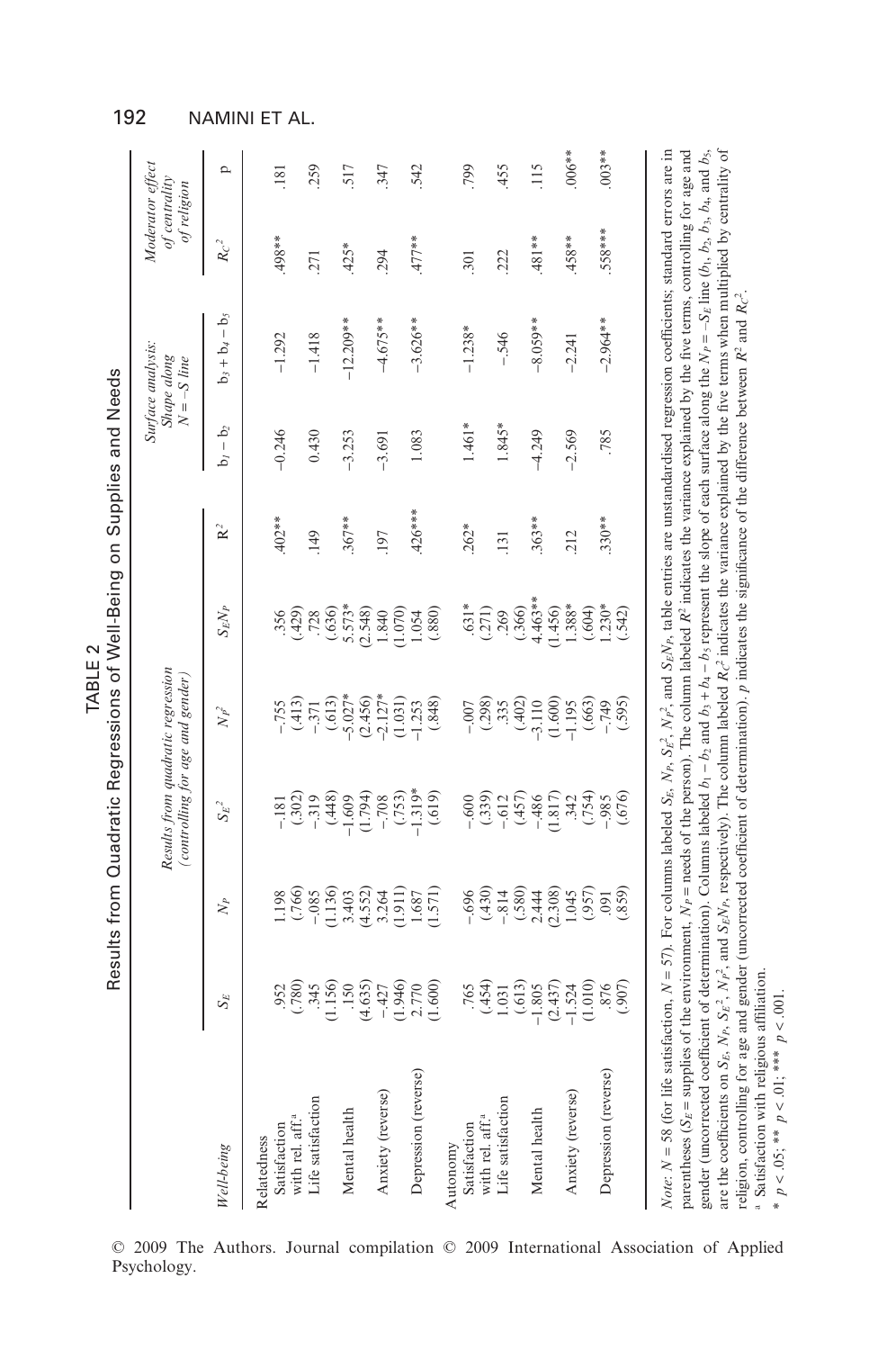computations, both involving autonomy. After inclusion of the moderator, anxiety could be predicted and the explained variance of depression rose from 33 per cent to 56 per cent. Overall, our third hypothesis—that centrality of religion strengthens the relationship between  $N_P-S_E$  fit and well-being received little support.

The assumption that  $N_{P}$ – $S_{E}$  fit is more strongly related to domain-specific than to overall well-being was investigated in an exploratory way and yielded mixed results. Although the coefficient of determination was not significant for life satisfaction for any of the dimensions, it was significant for satisfaction with religious affiliation for autonomy and relatedness, findings that support the assumption. However, the domain-unspecific outcome measures mental health and depression could be predicted for both dimensions. Moreover, the amount of variance in mental health and depression that was explained was not smaller than that of satisfaction with religious affiliation.

# Surface Analyses

Figure 1 presents two surfaces, chosen from among the 10 estimated surfaces, to illustrate the relationships between needs, supplies, and depression. The  $N_P = -S_E$  line runs from the back left corner to the front right corner of the graphs. Movement along the line represents growth of supplies towards needs, and after the  $N_P = S_E$  line is crossed, supplies increasingly exceed needs. Analyses of surfaces along the  $N_P = S_E$  line are presented in Table 2. The value for  $b_1 - b_2$  (representing the slope along the line at the point  $S_E = 0$ ,  $N_P = 0$ ) indicates how well-being changes as supplies increase toward needs. A positive value means an increase in well-being and a negative value means a decrease. The value for  $b_3 + b_4 - b_5$  represents the curvature of the surface along the  $N_P = -S_E$ line, with a positive value indicating that well-being increases, and a negative value indicating that well-being decreases as the excess of supplies grows.

*Relatedness.* Table 2 shows that, for relatedness, no significant slope values  $(b_1 - b_2)$  were found. The curvature values  $(b_3 + b_4 - b_5)$  were always negative and for mental health, anxiety, and depression they were significant. Thus, the first hypothesis, that well-being would increase as supplies grow towards needs until the point  $S_E = 0$ ,  $N_P = 0$ , was not supported; the second hypothesis, that well-being would decrease when supplies substantially exceed needs, was supported for mental health, anxiety, and depression. Figure 1a illustrates the surface for depression: a clear increase of well-being (i.e. decrease of depression) along the  $N_P = -S_E$  line and a steep downward curvature after the  $N_P = S_E$  line is crossed.

*Autonomy.* For autonomy, a significant positive slope along the  $N_P = -S_E$ line at the point  $S_E = 0$ ,  $N_P = 0$  could only be found for the two satisfaction

<sup>© 2009</sup> The Authors. Journal compilation © 2009 International Association of Applied Psychology.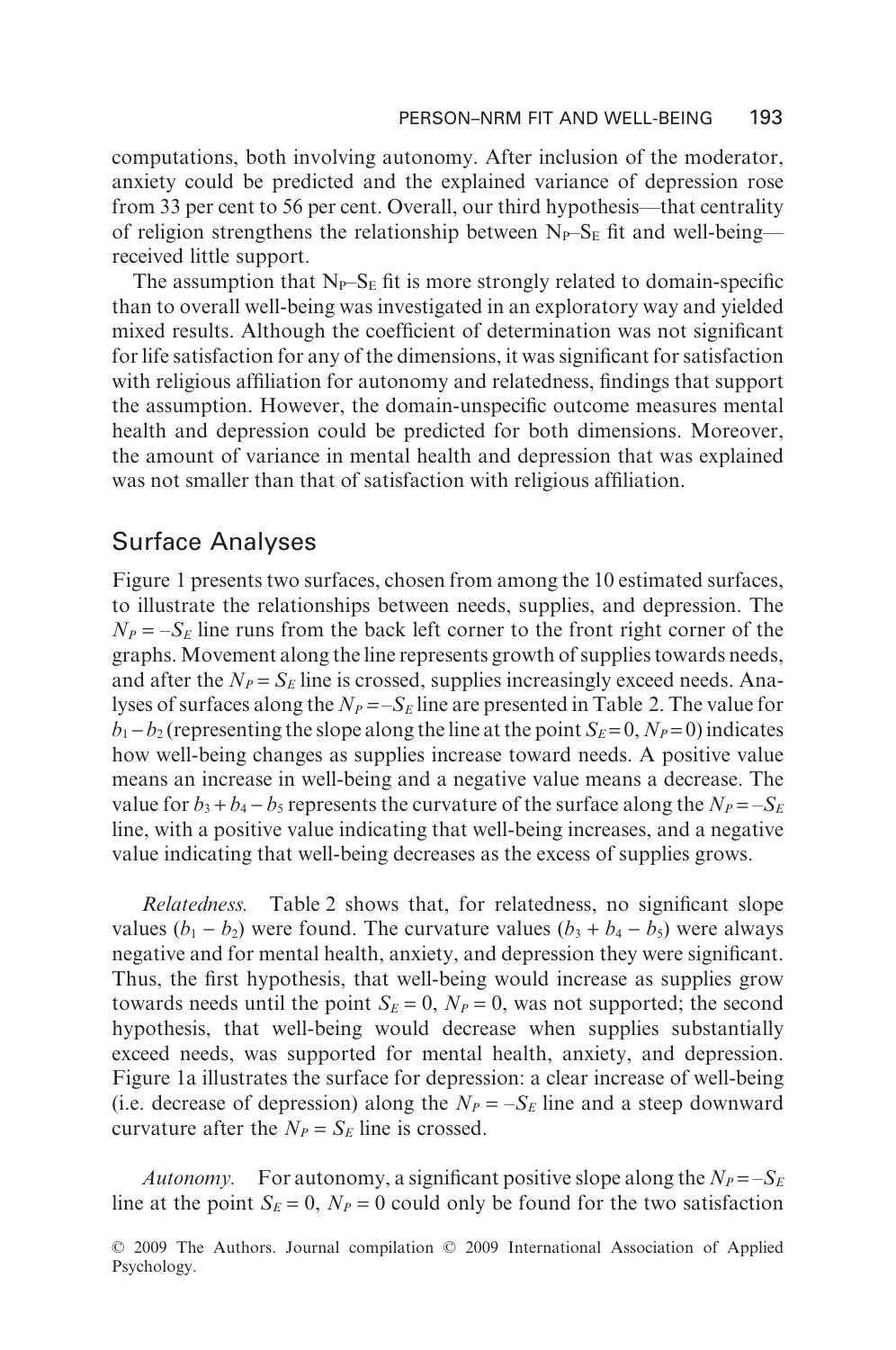

FIGURE 1. Estimated surfaces relating  $N_P-S_E$  fit to depression, for (a) relatedness and (b) autonomy.

© 2009 The Authors. Journal compilation © 2009 International Association of Applied Psychology.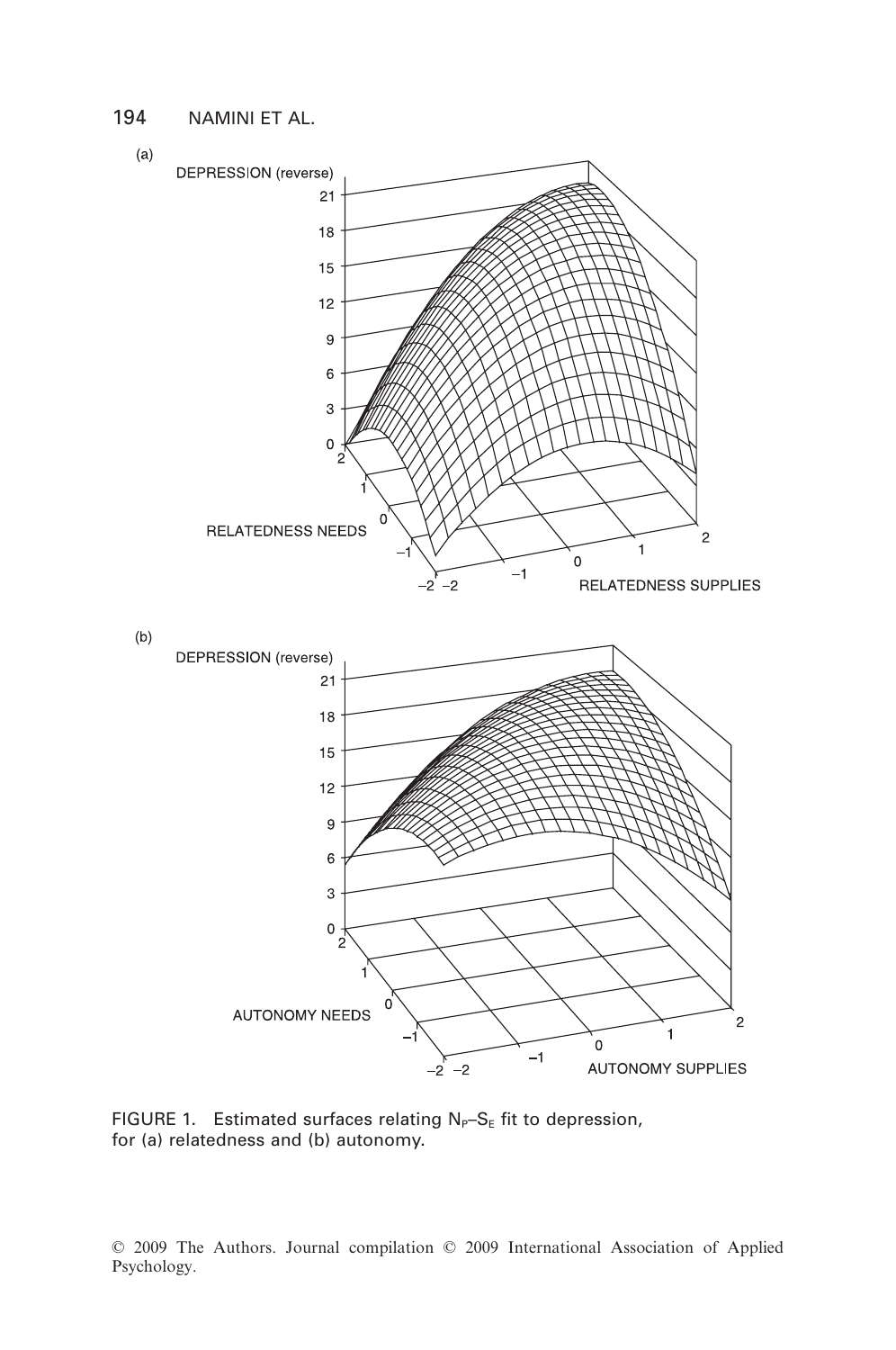items, whereas the downward curvature along this line was significant for satisfaction with religious affiliation, mental health, and depression (see Table 2). Thus, our hypotheses that well-being would increase as supplies grow towards needs but not decrease before supplies substantially exceed needs were supported for satisfaction with religious affiliation and partially supported for life satisfaction, mental health, and depression. Figure 1b illustrates the increase of well-being as supplies grow towards needs as well as a distinct decline in well-being as supplies increasingly exceed needs. However, in contrast to Figure 1a, the surface is more flat, indicating that the effect of the needs–supplies interaction on depression is less severe for autonomy than for relatedness.

For both dimensions, some of the slope values were negative. Although none was significant, this negative tendency suggests that, in contrast to our expectation, scores on some well-being measures start to decrease even before supplies have reached the level of needs.

## **DISCUSSION**

This study explored the assumption that well-being in the context of selfchosen membership in NRMs can be predicted by the fit between an individual's needs for autonomy and relatedness and commensurate supplies of the religious groups. Regression analyses partially supported the hypothesis that well-being is related to the interaction between needs and supplies. For satisfaction with religious affiliation, mental health, and depression, the model suggested by Edwards (1994) explained significant amounts of variance, thus indicating the potential of P–E fit theory as a general theory for understanding stress, although little can be said about the significance of the particular regression coefficients. It remains unclear why two other well-being measures, life satisfaction and anxiety, were not predicted by the equation. In general, stress (as a consequence of misfit) is related to reduced mental health and depression as well as to anxiety and reduced life satisfaction.

Only weak support was found for the hypothesis that centrality of religiosity moderates the relationship between  $N_P-S_E$  fit and well-being. On the one hand, it may be that the relevance of domain centrality as a moderator variable is, in general, overestimated (cf. the mixed results of Edwards & Rothbard, 1999). On the other hand, it can be assumed that the role of centrality was restricted in our study because the individuals studied were in general highly religious. If one accepts Huber's (2003) assumption that centrality of religiosity is a categorical rather than a continuous variable, then a majority of participants would belong to one category only (i.e. *highly religious*), so that hardly any effects of centrality could be found. Moreover, the significant correlation between relatedness measures and centrality of religiosity points to an association between the two constructs, at least in

<sup>© 2009</sup> The Authors. Journal compilation © 2009 International Association of Applied Psychology.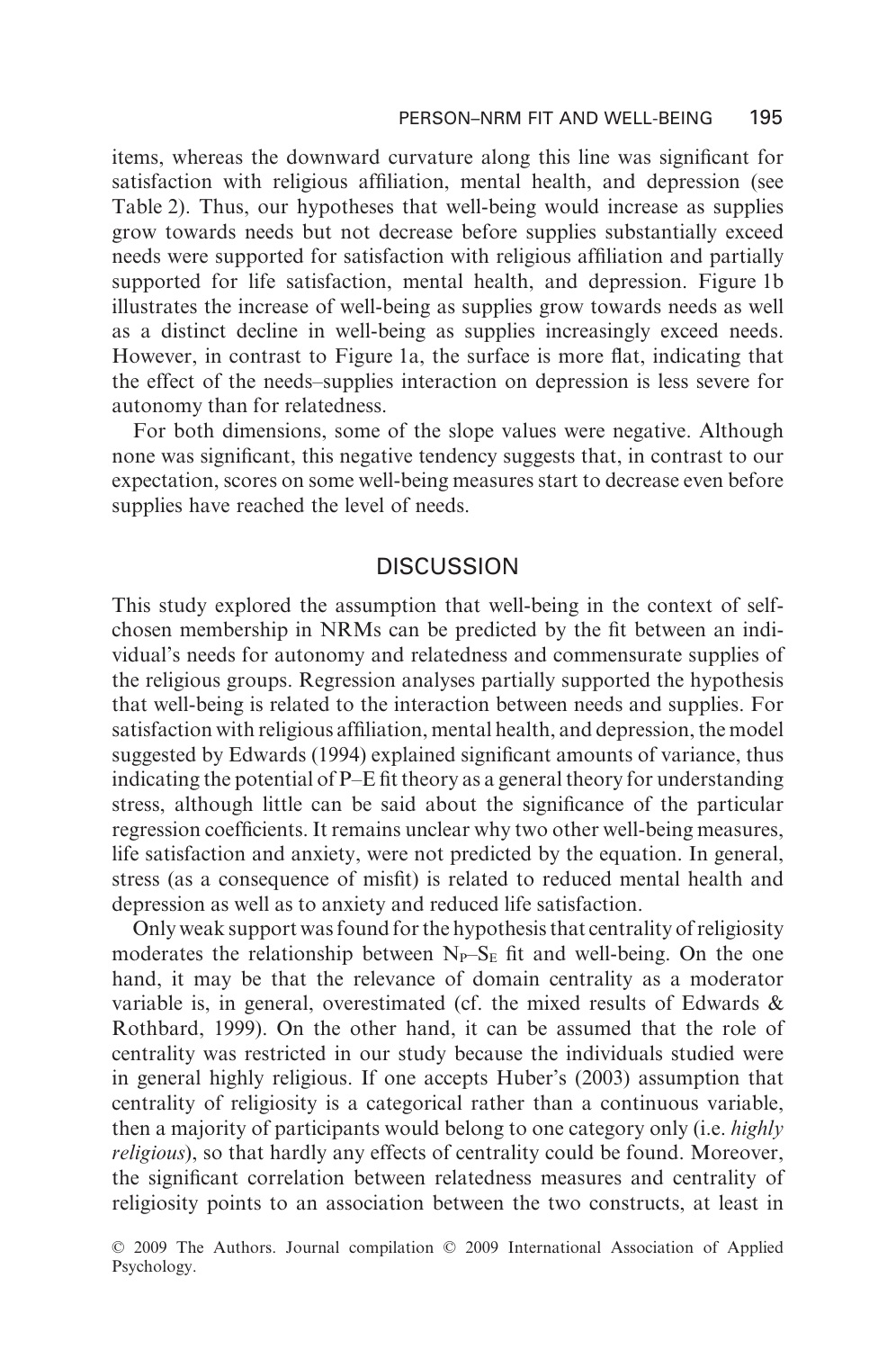the context of membership in the groups studied, which may explain why a moderator effect of centrality could only be found for the autonomy dimension.

Participants' high religiosity may also account for the observation that  $N_{P}$ – $S_{E}$  fit was not consistently more strongly related to domain-specific wellbeing than to general well-being, although in other studies stronger effects were found for domain-specific outcome variables than for general well-being measures (e.g. Edwards & Rothbard, 1999; Taris & Feij, 2001). Because the ways of behaving, thinking, and experiencing of highly religious persons are permeated by their religiousness, general well-being can be expected to be influenced by religiosity as well.

Results from the analyses of the surfaces were mixed. In line with our hypotheses, the findings suggest that, for both dimensions, well-being decreases when supplies exceed needs. It can be assumed that an overfulfillment of individual needs by an NRM correlates with internal and external conflicts that are detrimental to a person's well-being. Thus, the notion of fit seems helpful in understanding why many ex-members report negative experiences such as peer pressure and impairment of well-being in the context of membership in an NRM, whereas continuing members usually report sharply contrasting experiences. An increase of well-being as supplies grow towards needs could not be confirmed for relatedness and could only be partly confirmed for autonomy. The negative signs for some of the slope values indicate that well-being for some measures started to decrease even before supplies had reached the level of needs. This finding is in line with the assumption of optimal congruence models that small amounts of misfit can be more conducive to well-being than a perfect fit (cf. Edwards et al., 1998). Future studies should investigate further this interesting point. A thorough examination of the three-dimensional surfaces provides valuable information on the relationship between  $N_{P}-S_{E}$  fit and well-being, including initial increases in well-being as supplies grow towards needs, a tendency that the partitioned view of the response surface methodology does not reveal.

# Limitations, Implications for Future Research, and Concluding Remarks

Although this study yielded some interesting results, it is limited by three major problems. First, the requirement that individuals included in our project be in the process of joining certain NRMs limited the size of our sample. Because there were hardly any missing data, however, the computation of regression analyses seemed justified (see above). Nevertheless, the relatively small number of participants may have prevented us from finding additional significant results. Furthermore, the sample size did not allow an extension of the analyses, for example, through cross-validation as suggested by Tinsley (2000) or by studying the interaction between the two dimensions of autonomy

<sup>© 2009</sup> The Authors. Journal compilation © 2009 International Association of Applied Psychology.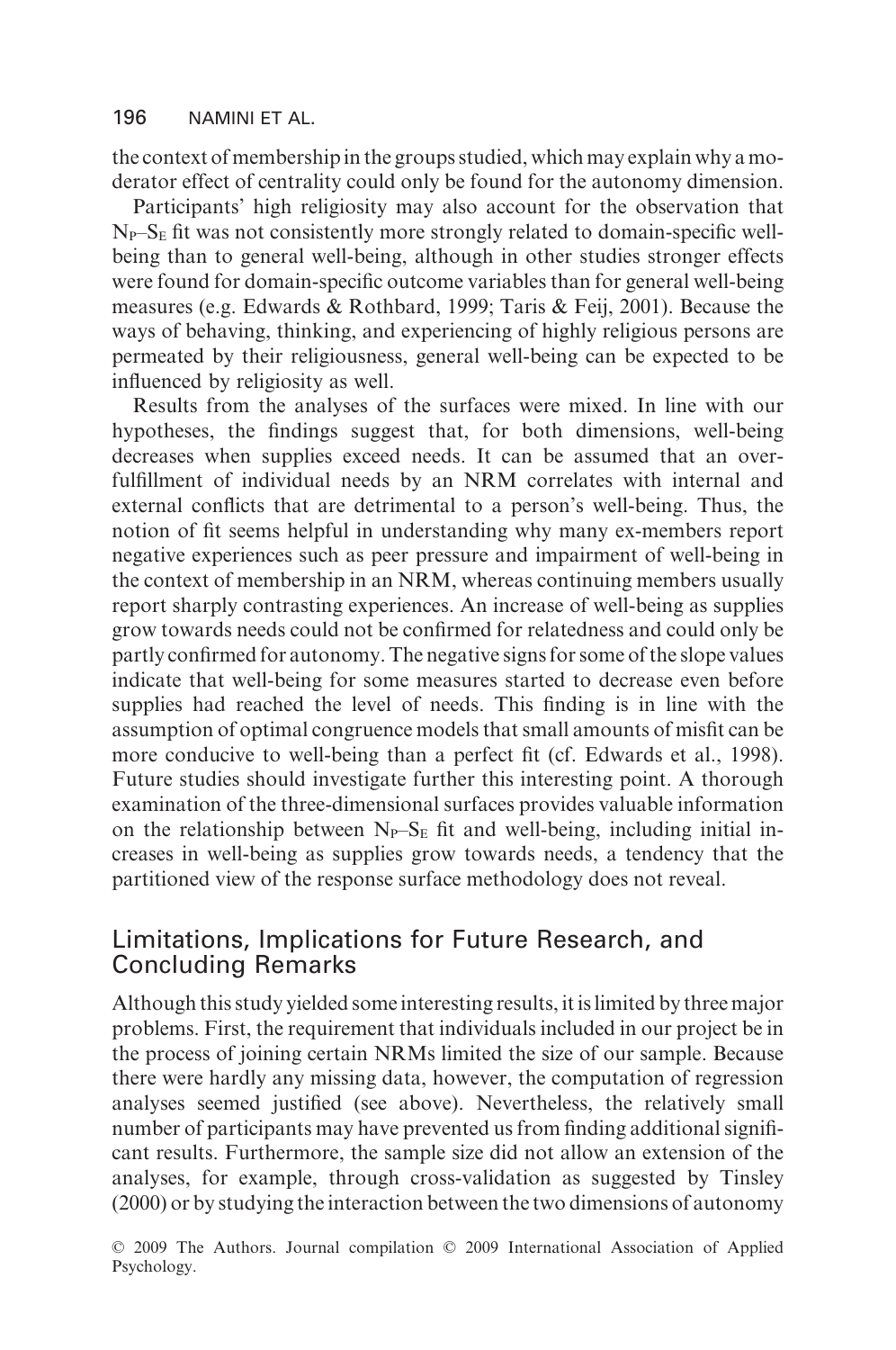and relatedness. It also did not permit a comparison of individuals from the three different NRMs, which would have been interesting in the light of Pargament et al.'s (1985) finding that the significance of fit varied across different types of churches. Assuming that different churches attract correspondingly different kinds of people, this finding is in line with Edwards and Rothbard's (1999) report that the effects of fit vary according to level of needs and supplies.

Second, we too were faced with one of the oldest and still unsolved problems of P–E fit research, the measurement of needs and supplies (e.g. French et al., 1974; Edwards et al., 1998). The correlations between the supplies and some of the well-being measures suggest that supply items already contained a certain amount of individual fit. It may be more appropriate to find ways to assess needs and supplies in absolute instead of relative quantities. Moreover, highly religious members of NRMs may tend to adjust ratings for needs and supplies to avoid cognitive dissonance (Festinger, 1957). Such dissonance may arise when they become aware that the supplies offered by the religious group that plays a central role in their lives are not in line with their own basic personal needs. Accordingly, the questionnaire should be split into two parts, one for needs and one for supplies, that can be administered independently of each other.

A third limitation stems from the cross-sectional design of our study, which does not permit inferences about causality, although the theoretical framework, P–E fit theory, suggests that the interaction between needs and supplies affects well-being. Longitudinal studies would be necessary to investigate this point. They would also be interesting with regard to the development of fit in the course of membership. While fit may grow for some individuals as a result of increased adjustment to the group, it may decline for others whose needs were only temporarily in accord with the supplies of the NRM. It can be assumed that the latter group of persons will leave the NRM when the discordancy becomes too large.

In spite of these limitations, the findings from the current study are both interpretable and highly suggestive. Regarding the question of whether joining an NRM is generally detrimental to well-being, our data indicate that there is no simple "yes" or "no" answer. It seems, rather, to be a matter of the fit between an individual's needs and the supplies of the specific religious group chosen; well-being, accordingly, seems to vary from member to member.

Our findings, in sum, underscore the value of applying P–E fit theory to questions regarding the psychosocial consequences of membership in NRMs—and therewith also to the study of membership processes in other religious traditions, processes that may be assumed to follow similar basic patterns. Further studies are nonetheless needed to address the limitations mentioned above and to clarify the ambiguous results of this study. Samples

<sup>© 2009</sup> The Authors. Journal compilation © 2009 International Association of Applied Psychology.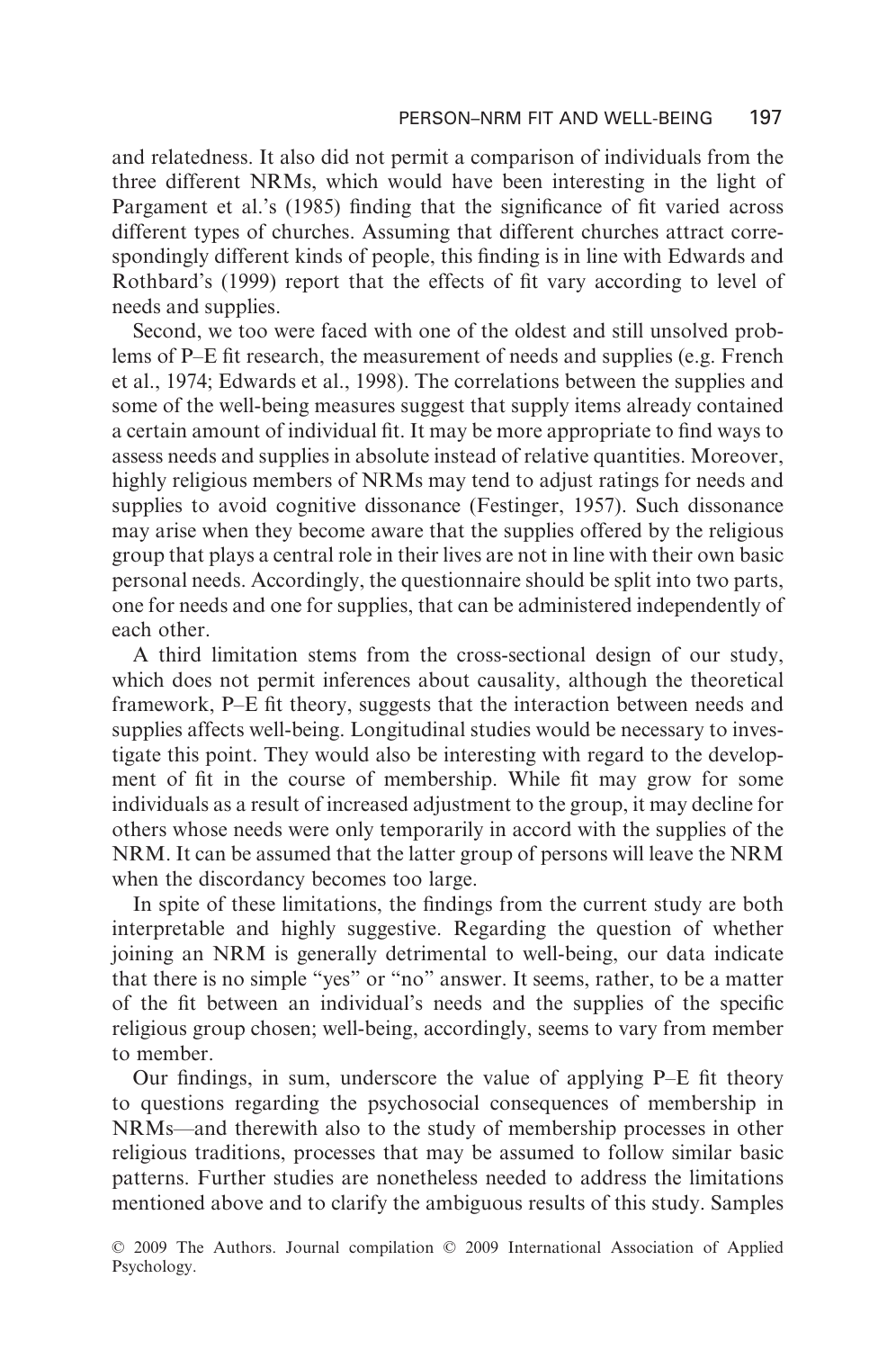varying in terms of religious affiliation, length of contact or membership, and centrality of religion should be explored, and additional needs–supplies dimensions studied, in order to achieve a better understanding of potential domain-specific conditions and processes. These are interesting not only from a theoretical or methodological point of view, but also for their practical implications for counseling members and ex-members of NRMs as well as their relatives (Busch & Poweleit, 2004). By continuing research in this context, psychologists studying the effects of participation in NRMs and in religious organisations in general can profit from the richness of P–E fit research at the same time that P–E fit theory can be advanced by application to a new domain. We hope that other scholars will be inspired by our findings to take up this line of research and explore it further.

#### **REFERENCES**

- Bakan, D. (1966). *The duality of human existence: An essay on psychology and religion*. Chicago, IL: Rand McNally.
- Becker, P. (1989). *Der Trierer Persönlichkeitsfragebogen (TPF)* [The Trier Personality Inventory (TPI)]. Göttingen: Hogrefe.
- Busch, H., & Poweleit, D. (2004). Seelisches Gleichgewicht und weltanschauliche Konversion: Das Modell der Relativen Psychischen Balance (RPB) in der weltanschaulichen Beratung [Mental balance and worldview conversion: The model of Relative Mental Balance (RMB) in worldview counseling]. In F.-C. Schubert & H. Busch (Eds.), *Lebensorientierung und Beratung: Sinnfindung und weltanschauliche Orientierungskonflikte in der (Post-)Moderne* (pp. 215–245). Mönchengladbach: Hochschule Niederrhein, Fachbereich Sozialwesen.
- Chryssides, G.D. (1999). *Exploring new religions*. London: Cassell.
- Cohen, J. (1988). *Statistical power analysis for the behavioral sciences* (2nd edn.). Hillsdale, NJ: Erlbaum.
- Dawson, L.L. (1998). *Comprehending cults: The sociology of new religious movements*. Toronto: Oxford University Press Canada.
- Deci, E.L., & Ryan, R.M. (1985). *Intrinsic motivation and self-determination in human behavior*. New York: Plenum.
- Deci, E.L., & Ryan, R.M. (2000). The "what" and "why" of goal pursuits: Human needs and the self-determination of behavior. *Psychological Inquiry*, *11*, 227–268.
- Deutscher Bundestag Referat Öffentlichkeitsarbeit (Ed.). (1998). *Final Report of the Enquete Commission on "So-called Sects and Psychogroups": New religious and ideological communities and psychogroups in the Federal Republic of Germany* (W. Fehlberg & M. Ulloa-Fehlberg, trans.). Bonn: Deutscher Bundestag, Referat Öffentlichkeitsarbeit.
- Edwards, J.R. (1994). The study of congruence in organizational behavior research: Critique and a proposed alternative. *Organizational Behavior and Human Decision Processes*, *58*, 51–100.
- Edwards, J.R. (2002). Alternatives to difference scores: Polynomial regression analysis and response surface methodology. In F. Drasgow & N.W. Schmitt

<sup>© 2009</sup> The Authors. Journal compilation © 2009 International Association of Applied Psychology.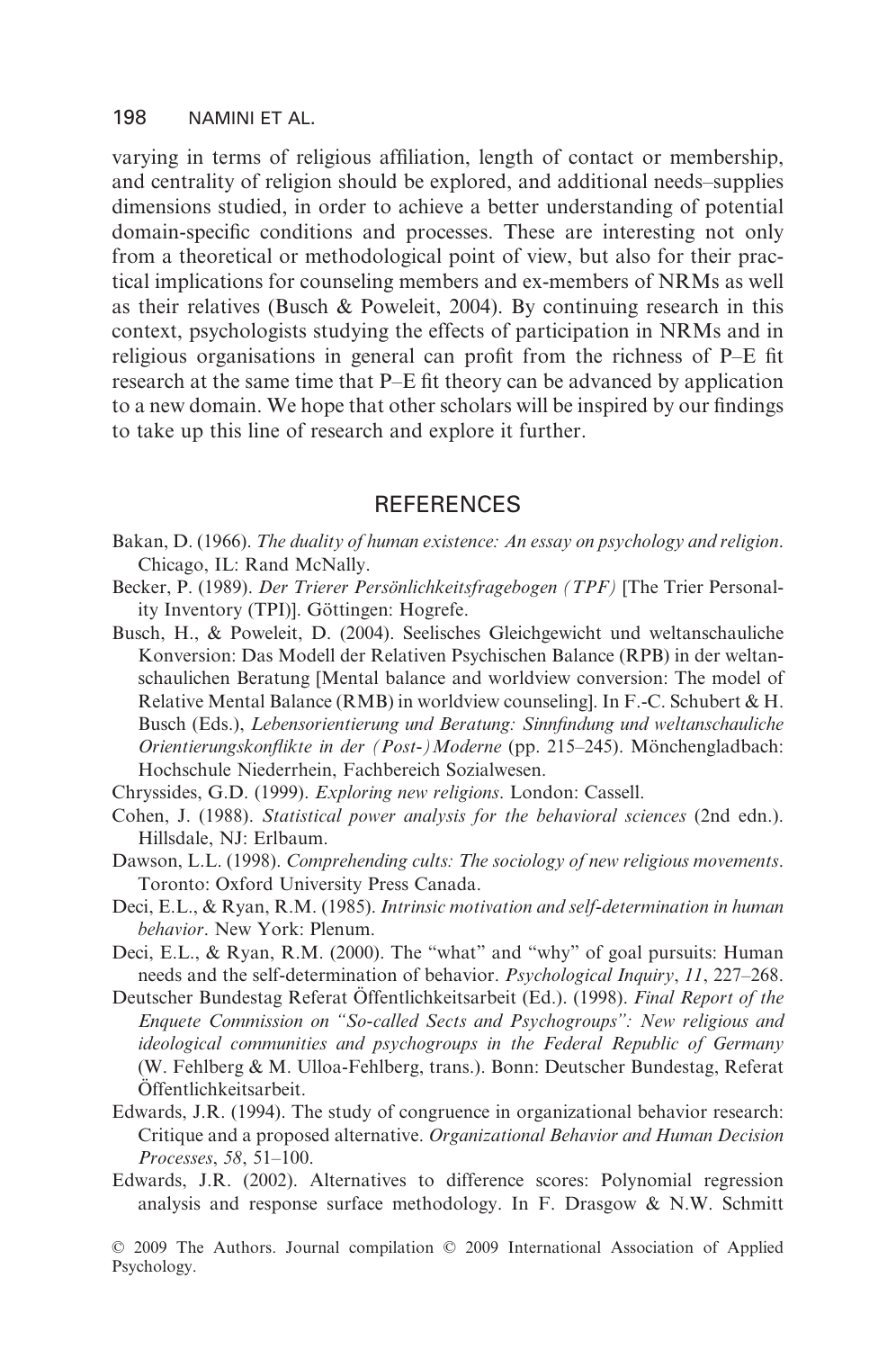(Eds.), *Advances in measurement and data analysis* (pp. 350–400). San Francisco, CA: Jossey-Bass.

- Edwards, J.R., Caplan, R.D., & Harrison, V.R. (1998). Person–environment fit theory: Conceptual foundations, empirical evidence, and directions for future research. In C.L. Cooper (Ed.), *Theories of organizational stress* (pp. 28–67). Oxford: Oxford University Press.
- Edwards, J.R., & Parry, M.E. (1993). On the use of polynomial regression equations as an alternative to difference scores in organizational research. *Academy of Management Journal*, *36*, 1577–1613.
- Edwards, J.R., & Rothbard, N.P. (1999). Work and family stress and well-being: An examination of person–environment fit in the work and family domains. *Organizational Behavior and Human Decision Processes*, *77*, 85–129.
- Festinger, L. (1957). *A theory of cognitive dissonance*. Stanford, CA: Stanford University Press.
- French, J.R.P., Rodgers, W., & Cobb, S. (1974). Adjustment as person–environment fit. In G.V. Coelho, D.A. Hamburg, & J.E. Adams (Eds.), *Coping and adaptation* (pp. 316–333). New York: Basic Books.
- Fürntratt, E. (1969). Zur Bestimmung der Anzahl interpretierbarer gemeinsamer Faktoren in Faktorenanalysen psychologischer Daten [Determining the number of interpretable common factors in factor analyses of psychological data]. *Diagnostica*, *15*, 62–75.
- Galanter, M. (1989). *Cults: Faith, healing, and coercion*. New York: Oxford University Press.
- Guisinger, S., & Blatt, S.J. (1994). Individuality and relatedness: Evolution of a fundamental dialectic. *American Psychologist*, *49*, 104–111.
- Harrison, R.V. (1985). The person–environment fit model and the study of job stress. In T.A. Beehr & R.S. Bhagat (Eds.), *Human stress and cognition in organizations: An integrated perspective* (pp. 23–55). New York: Wiley & Sons.
- Herrmann, C., Buss, U., & Snaith, R.P. (1995). *HADS-D–Hospital Anxiety and Depression Scale—Deutsche Version* [HADS-D—German version]. Bern: Huber.
- Huber, S. (2003). *Zentralität und Inhalt: Ein neues multidimensionales Messmodell der Religiosität* [Centrality and contents: A new multidimensional measurement model of religiosity]. Opladen: Leske + Budrich.
- Huber, S. (2007). Are religious beliefs relevant in daily life? In H. Streib (Ed.), *Religion inside and outside traditional institutions* (pp. 211–230). Leiden, The Netherlands: Brill.
- Jacobs, J.L. (1989). *Divine disenchantment: Deconverting from new religions*. Bloomington, IN: Indiana University Press.
- Kristof, A.L. (1996). Person–organization fit: An integrative review of its conceptualizations, measurement, and implications. *Personnel Psychology*, *49*, 1–49.
- Kristof-Brown, A., Barrick, M.R., & Stevens, C.K. (2005). When opposites attract: A multi-sample demonstration of complementary person–team fit on extraversion. *Journal of Personality*, *73*, 935–958.
- Lilliston, L., & Shepherd, G. (1999). New religious movements and mental health. In B. Wilson & J. Cresswell (Eds.), *New religious movements: Challenge and response* (pp. 123–139). London: Routledge.
- Melton, J.G. (2004). Toward a definition of "new religion". *Nova Religio*, *8*(1), 73–87.

<sup>© 2009</sup> The Authors. Journal compilation © 2009 International Association of Applied Psychology.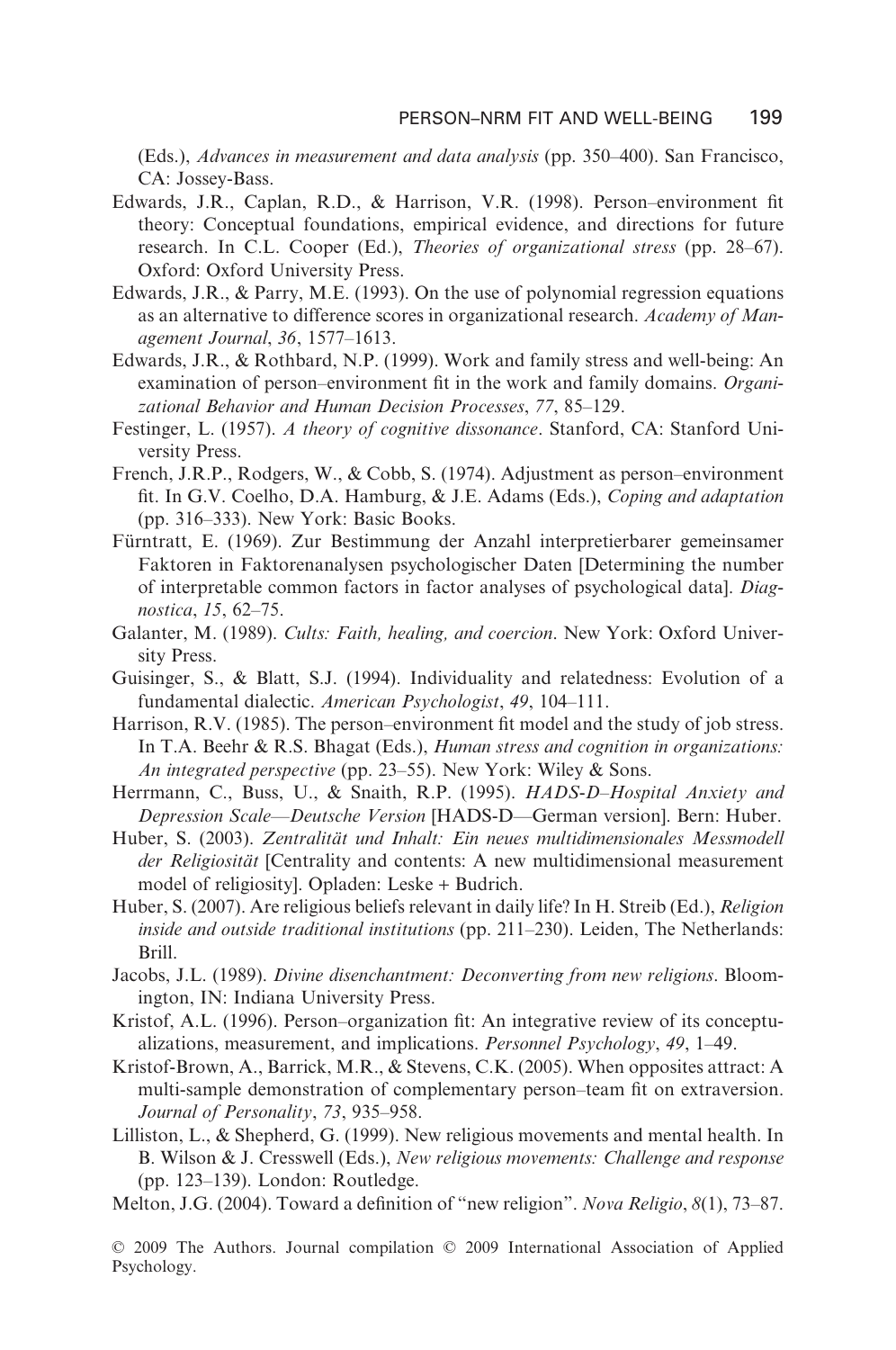- Murken, S., Müller, C., Huber, S., Rüddel, H., & Körber, J. (2004). The role of religion for coping with breast cancer. *International Journal of Behavioral Medicine*, *11*(Supplement), 332.
- Pargament, K.I., Johnson, S.M., Echemendia, R.J., & Silverman, W.H. (1985). The limits of fit: Examining the implications of person–environment congruence within different religious settings. *Journal of Community Psychology*, *13*, 20–30.
- Pargament, K.I., Tarakeshwar, N., Ellison, C.G., & Wulff, K.M. (2001). Religious coping among the religious: The relationships between religious coping and wellbeing in a national sample of Presbyterian clergy, elders, and members. *Journal for the Scientific Study of Religion*, *40*, 497–513.
- Pargament, K.I., Tyler, F.B., & Steele, R.E. (1979). Is fit it? The relationship between church/synagogue member fit and the psychosocial competence of the member. *Journal of Community Psychology*, *7*, 243–252.
- Poling, T.H., & Kenney, J.F. (1986). *The Hare Krishna character type: A study of the sensate personality*. Lewiston, NY: Mellen.
- Richardson, J.T. (1995). Clinical and personality assessment of participants in new religions. *International Journal for the Psychology of Religion*, *5*, 145–170.
- Robbins, T., & Lucas, P.C. (Eds.) (2001). New religions in their political, legal, and religious contexts around the world [Special issue]. *Nova Religio*, *4*(2).
- Ryan, R.M. (1991). The nature of the self in autonomy and relatedness. In J. Strauss & G.R. Goethals (Eds.), *The self: Interdisciplinary approaches* (pp. 208–238). New York: Springer.
- Schneider, B. (2001). Fits about fit. *Applied Psychology: An International Review*, *50*, 141–152.
- Schütz, A. (2000).*Psychologie des Selbstwertgefühls: Von Selbstakzeptanz bis Arroganz* [The psychology of self-esteem: From self-acceptance to arrogance]. Stuttgart: Kohlhammer.
- Sundberg, N.D., Latkin, C.A., Littman, R.A., & Hagan, R.A. (1990). Personality in a religious commune: CPIs in Rajneeshpuram. *Journal of Personality Assessment*, *55*, 7–17.
- Taris, R., & Feij, J.A. (2001). Longitudinal examination of the relationship between supplies–values fit and work outcomes. *Applied Psychology: An International Review*, *50*, 52–80.
- Tinsley, H.E.A. (2000). The congruence myth: An analysis of the efficacy of the person–environment fit model. *Journal of Vocational Behavior*, *56*, 147–179.
- Verquer, M.L., Beehr, T.A., & Wagner, S.H. (2003). A meta-analysis of relations between person–organization fit and work attitudes. *Journal of Vocational Behavior*, *63*, 473–489.
- Westphal, K. (2002). *Ursachen des Ausstiegs aus religiös-fundamentalistischen Gruppierungen: Eine qualitative Untersuchung* [Reasons for leaving religiousfundamentalistic groups: A qualitative study]. Jena: IKS Garamond.
- Wohlfahrtssurvey (1998). *Fragebogen vom 12.10.1998* [Welfare survey (1998). Questionnaire of 10/12/1998]. Berlin: Abteilung Sozialstruktur und Sozialberichterstattung, Wissenschaftszentrum Berlin für Sozialforschung (WZB).